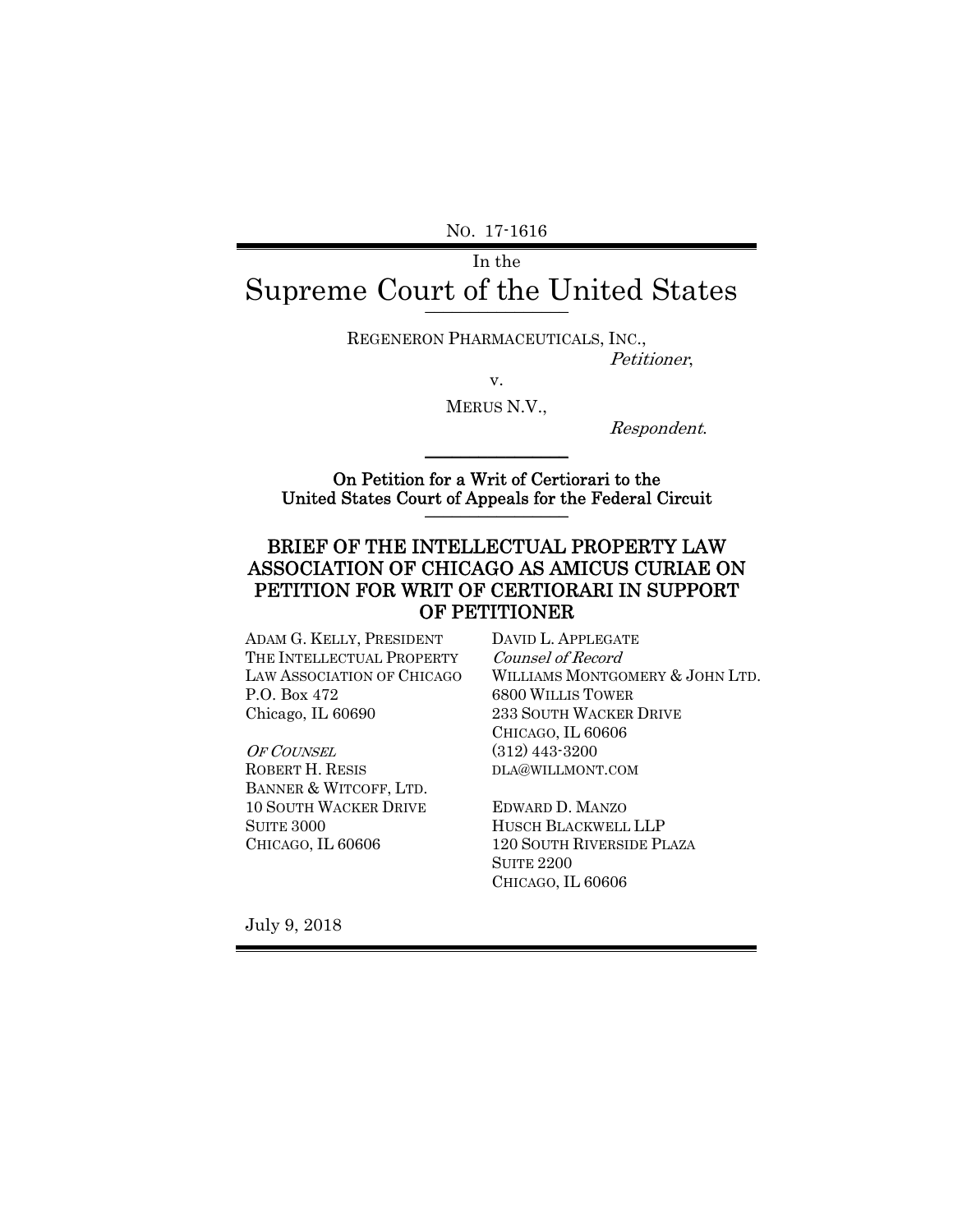### QUESTION PRESENTED

Whether a patent right can be fully extinguished based on misconduct committed by the patentee's counsel during federal district court litigation to enforce the patent right. In other words, whether a finding of intent to deceive the patent office by "adverse inference" as a penalty for the tactics of litigation counsel is a departure from past inequitable conduct jurisprudence of such gravity that this Court should consider this issue.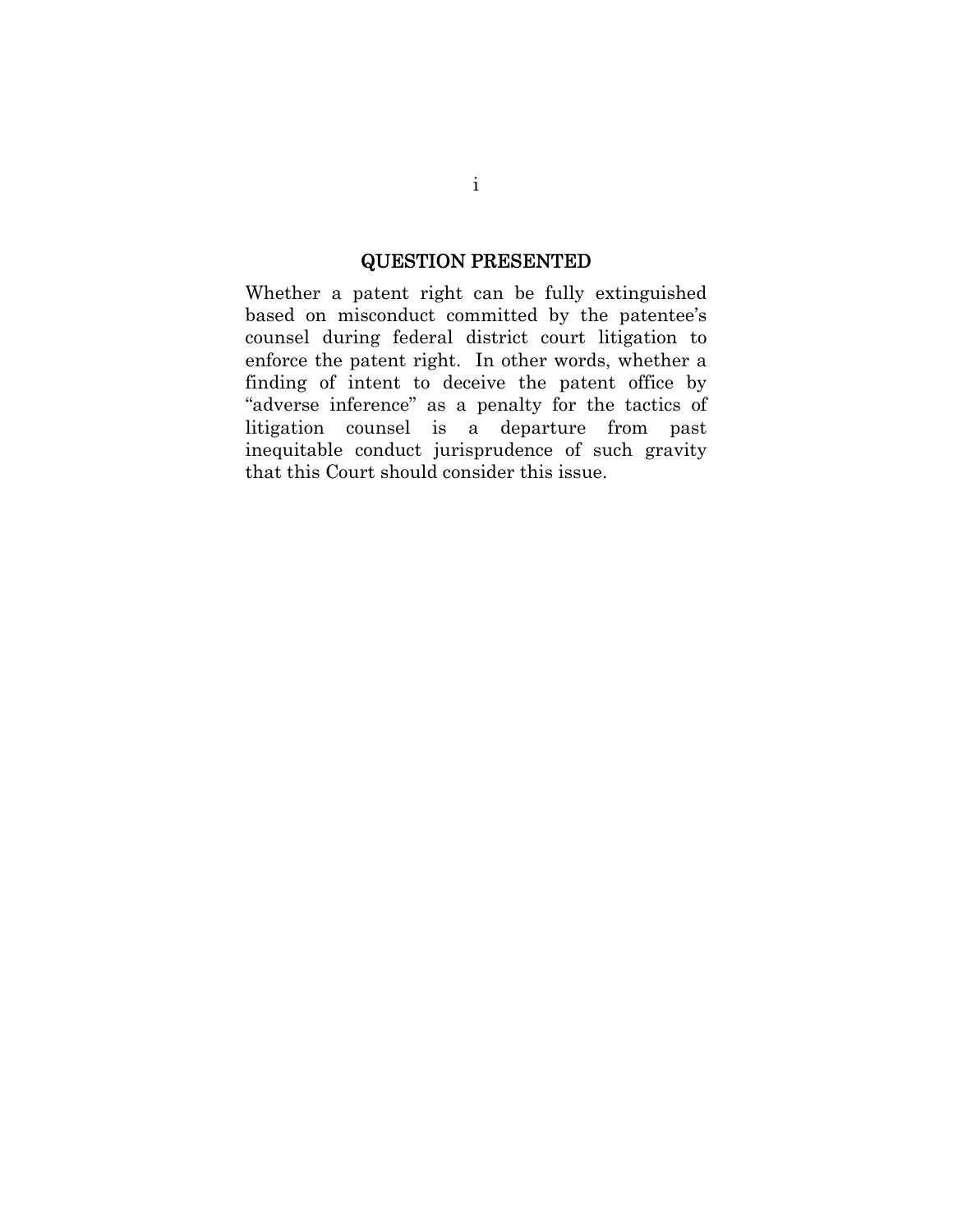## TABLE OF CONTENTS

|                                                                                       |                                                                                  | Page |
|---------------------------------------------------------------------------------------|----------------------------------------------------------------------------------|------|
|                                                                                       |                                                                                  |      |
| I.                                                                                    | INTEREST OF AMICUS CURIAE 1                                                      |      |
| TТ                                                                                    | <b>SUMMARY OF ARGUMENT2</b>                                                      |      |
| TTT.                                                                                  | <b>SUMMARY OF FACTS 3</b>                                                        |      |
| TV.                                                                                   |                                                                                  |      |
| A. The Federal Circuit's decision offends<br>the purpose of the Constitution's patent |                                                                                  |      |
|                                                                                       | B. The decision below contravenes this                                           |      |
|                                                                                       | C. The decision below contradicts the                                            |      |
|                                                                                       | D. The decision below violates basic<br>principles of agency law10               |      |
|                                                                                       | E. The importance to the public, the<br>parties, and practitioners cries out for |      |
|                                                                                       |                                                                                  |      |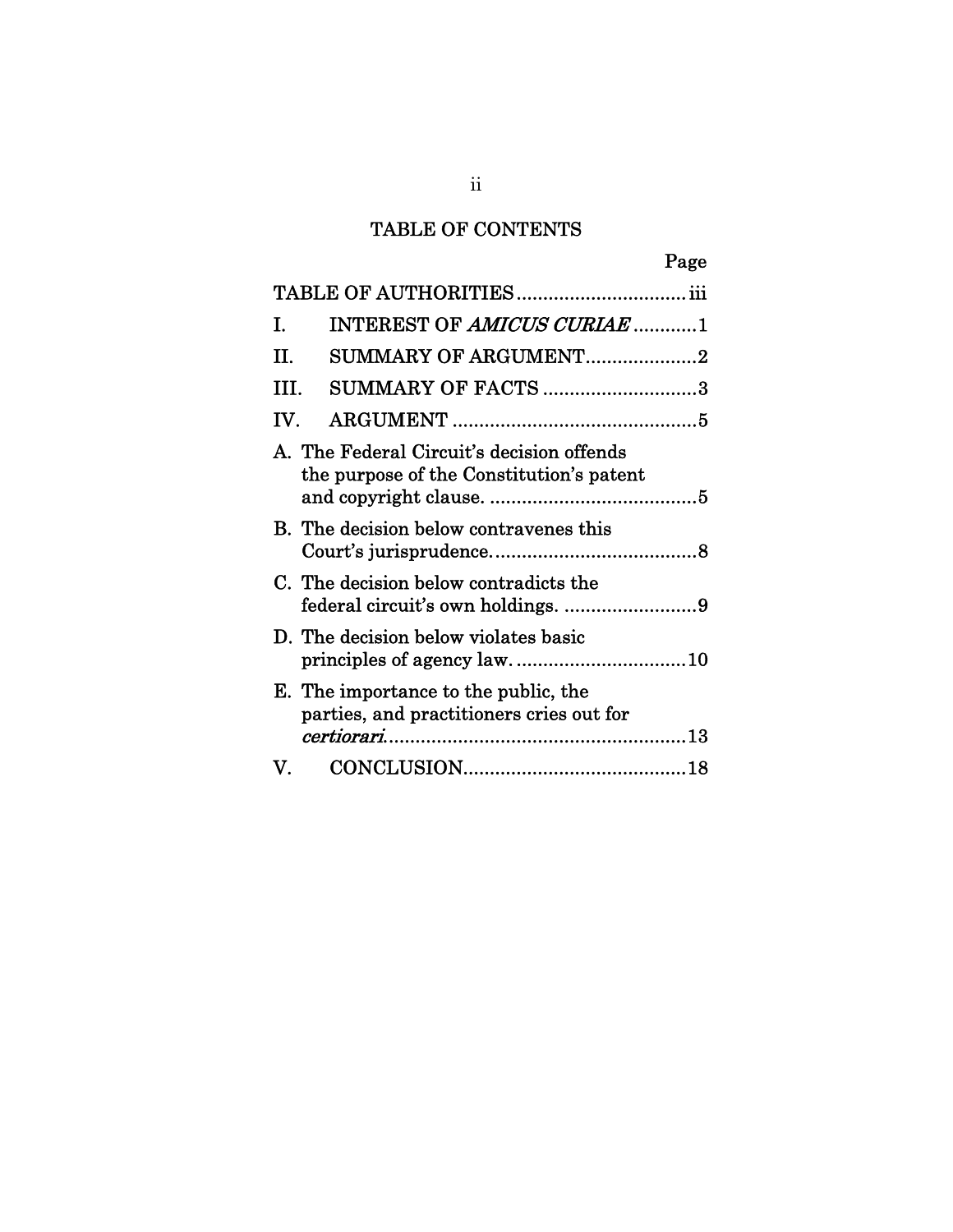## TABLE OF AUTHORITIES

# Page(s)

### Cases

| Aptix Corp. v. Quickturn Design Sys., Inc., 269                                                  |
|--------------------------------------------------------------------------------------------------|
| Burlington Indus., Inc. v. Dayco Corp. 849 F.2d                                                  |
| Chromalloy American Corp. v. Alloy Surfaces                                                      |
| Gemveto Jewelry Co.v. Lambert Bros., Inc., 542                                                   |
| Hazel-Atlas Glass Co. v. Hartford Empire Co.,                                                    |
| In re Clark, 522 F.2d 623, 626 (CCPA 1975)6                                                      |
| Intellect Wireless v. HTC Corp., 910 F. Supp.2d                                                  |
| J. P. Stevens & Co. v. Lex Tex Ltd., 747 F.2d                                                    |
| Keystone Driller Co. v. Gen. Excavator Co., 290                                                  |
| Kimberly-Clark Corp. v. Johnson & Johnson, 745                                                   |
| Nisus Corp. v. Perma-Chink Systems, Inc., 497<br>F.3d 1316 (Fed. Cir. 2007) 16, 17               |
| Oil States Energy Services, LLC, v. Greene's<br><i>Energy Group, LLC,</i> 584 U.S. __, 137 S.Ct. |
| Outside the Box Innovations v. Travel Caddy,<br>695 F.3d 1285 (Fed. Cir. 2012) 17                |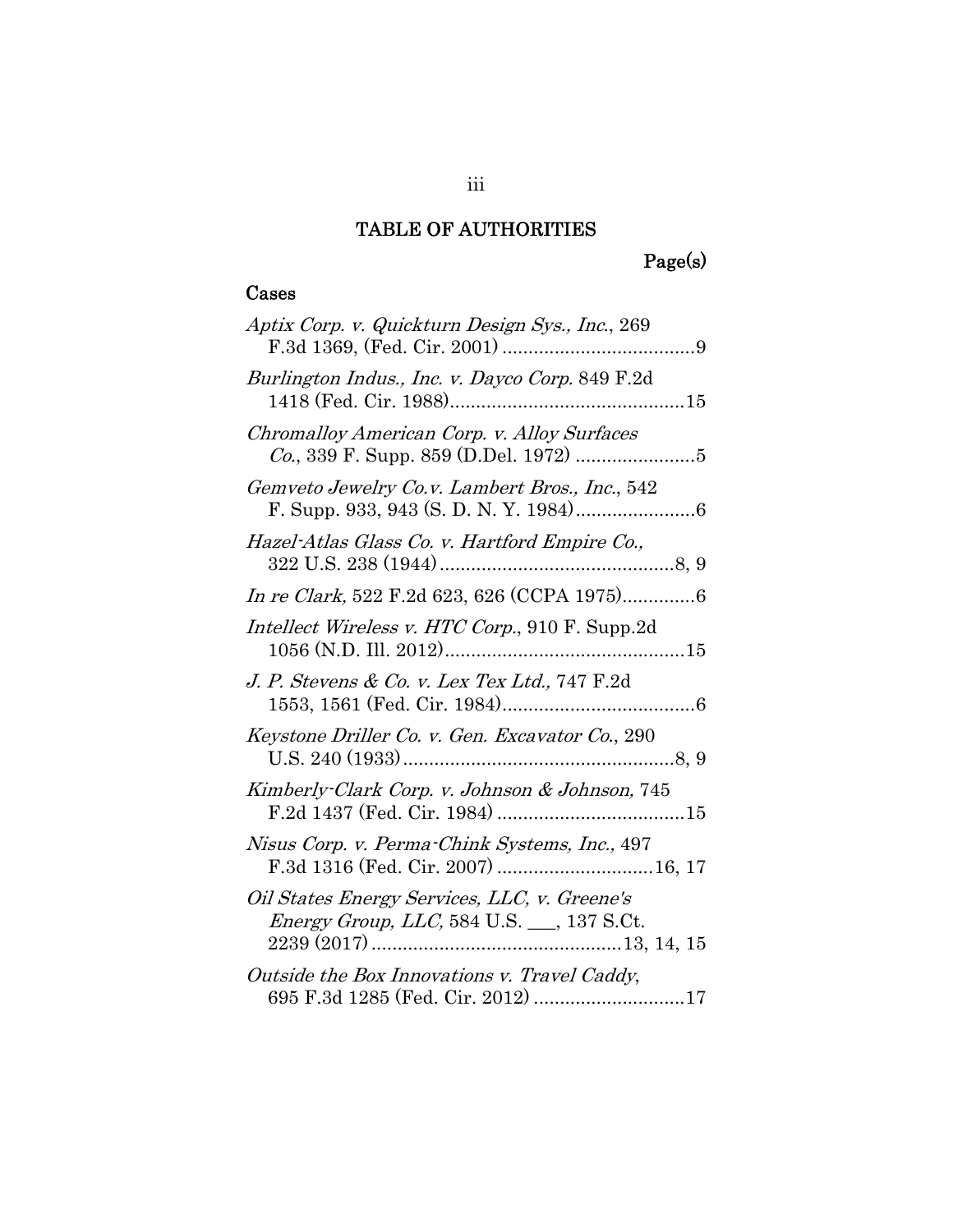| Precision Instrument Mfg. Co. v. Auto. Maint.                                                                |
|--------------------------------------------------------------------------------------------------------------|
| Regeneron Pharm., Inc. v. Merus B.V., 144<br>F.Supp.3d 530 (S.D.N.Y. 2015) 4, 6, 12, 13                      |
| Regeneron Pharmaceuticals, Inc. v. Merus NV,<br>Case No. 1:14-cv-01650, Order dated June 25,                 |
| Regeneron Pharmaceuticals, Inc., v. Merus N.V.,                                                              |
| Regeneron Pharmaceuticals, Inc., v. Merus N.V.,                                                              |
| <i>SAS Institute Inc. v. Iancu</i> , 584 U.S. __ (2018)15                                                    |
| Strong v. General Electric Co., 305 F. Supp. 1084<br>(N.D. Ga. 1969), <i>aff'd</i> , 434 F.2d 1042 (5th Cir. |
| Therasense Inc. v. Becton Dickinson and Co., 649<br>F.3d 1276, 1288 (Fed. Cir. 2011)4, 5, 6, 7, 12, 15, 16   |
| Warner-Jenkinson Co. v. Hilton Davis Chem.                                                                   |
|                                                                                                              |

# Statutes

| America Invents Act, Public Law 112-29, 125<br>Stat. 284 through 125 Stat. 341 (2012)9 |  |
|----------------------------------------------------------------------------------------|--|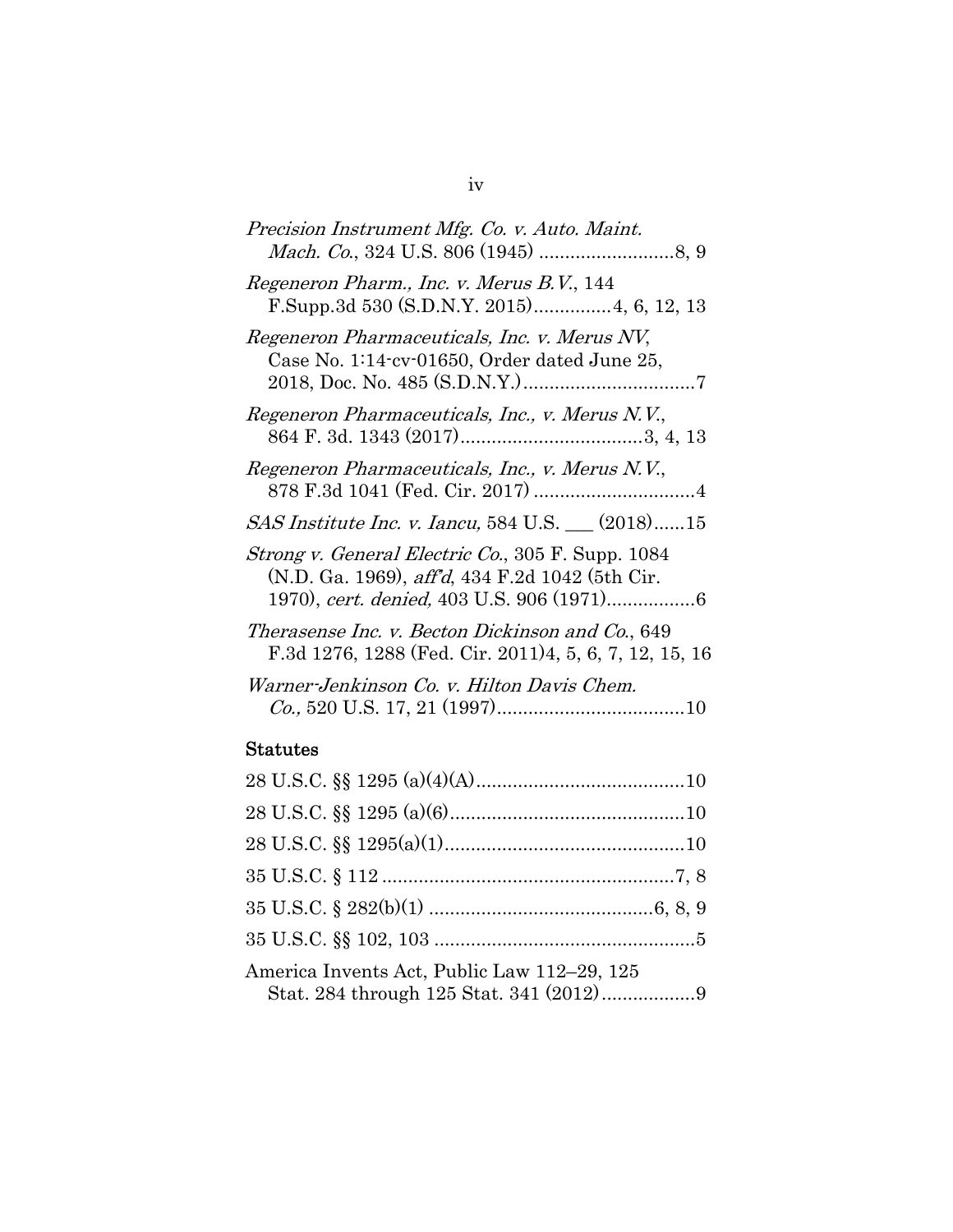| Federal Courts Improvement Act of 1982, Pub. L. |  |
|-------------------------------------------------|--|
|                                                 |  |

# Other Authorities

| 4 Chisum, PATENTS, paragraph 19.03[6] at 19-                                                                                                 |  |
|----------------------------------------------------------------------------------------------------------------------------------------------|--|
| 77 Federal Register No. 3, January 5, 2012, at                                                                                               |  |
|                                                                                                                                              |  |
| http://www.cafc.uscourts.gov/the-                                                                                                            |  |
| http://www.scotusblog.com/reference/stat-pack/14                                                                                             |  |
| http://www.scotusblog.com/wp-content/uploads/<br>2016/06/SB_scorecard_OT15.pdf14                                                             |  |
| http://www.scotusblog.com/wp-<br>content/uploads/2017/06/SB_scorecard_                                                                       |  |
| http://www.uscourts.gov/statistics/table/na/federa<br>l-court-management-statistics/2014/12/31-014                                           |  |
| https://efoia.uspto.gov/Foia/RetrievePdf?system=<br>OED&flNm=0755_DIS_2014-01-08 16                                                          |  |
| New York City Bar Association, Report of the<br>Committee on Federal Courts, July 2015 at 414                                                |  |
| P. J. Federico, "Commentary on the New Patent<br>Act" 75 J. Pat. & Trademark Off. Soc'y 161,<br>194 (1993) (also printed at Title 35, United |  |
| Patent Law Perspectives, 1977 Developments, §                                                                                                |  |
|                                                                                                                                              |  |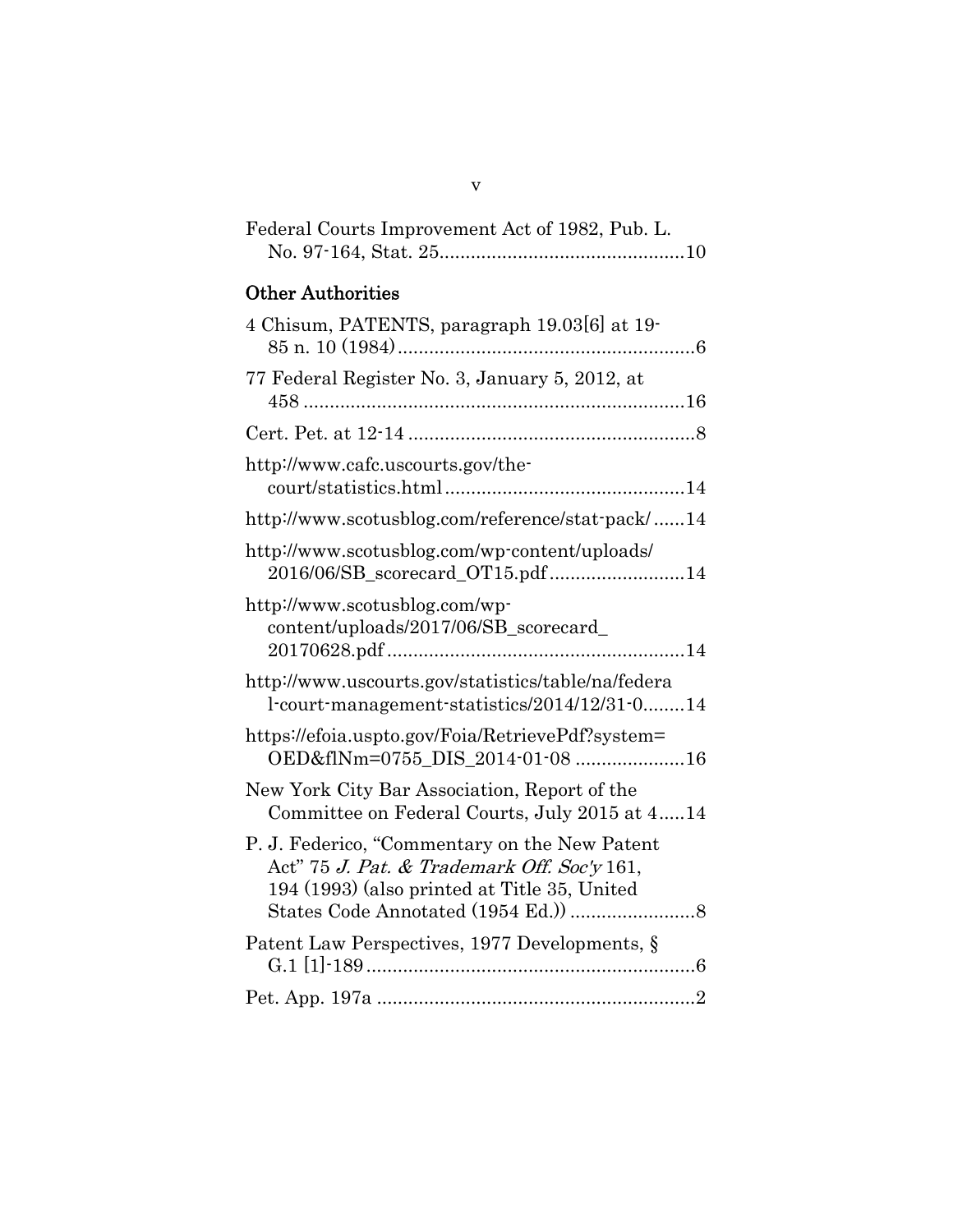| Pet. App. 65a, 200a (Newman, J., dissenting.) 10                                               |
|------------------------------------------------------------------------------------------------|
| Rochelle C. Dreyfuss, The Federal Circuit: A<br>Case Study in Specialized Courts, 64 N.Y.U. L. |
| Stephen M. Shapiro et al., Supreme Court<br>Practice § 4.21, at 289 (10th ed. 2013) 10         |
|                                                                                                |

# Rules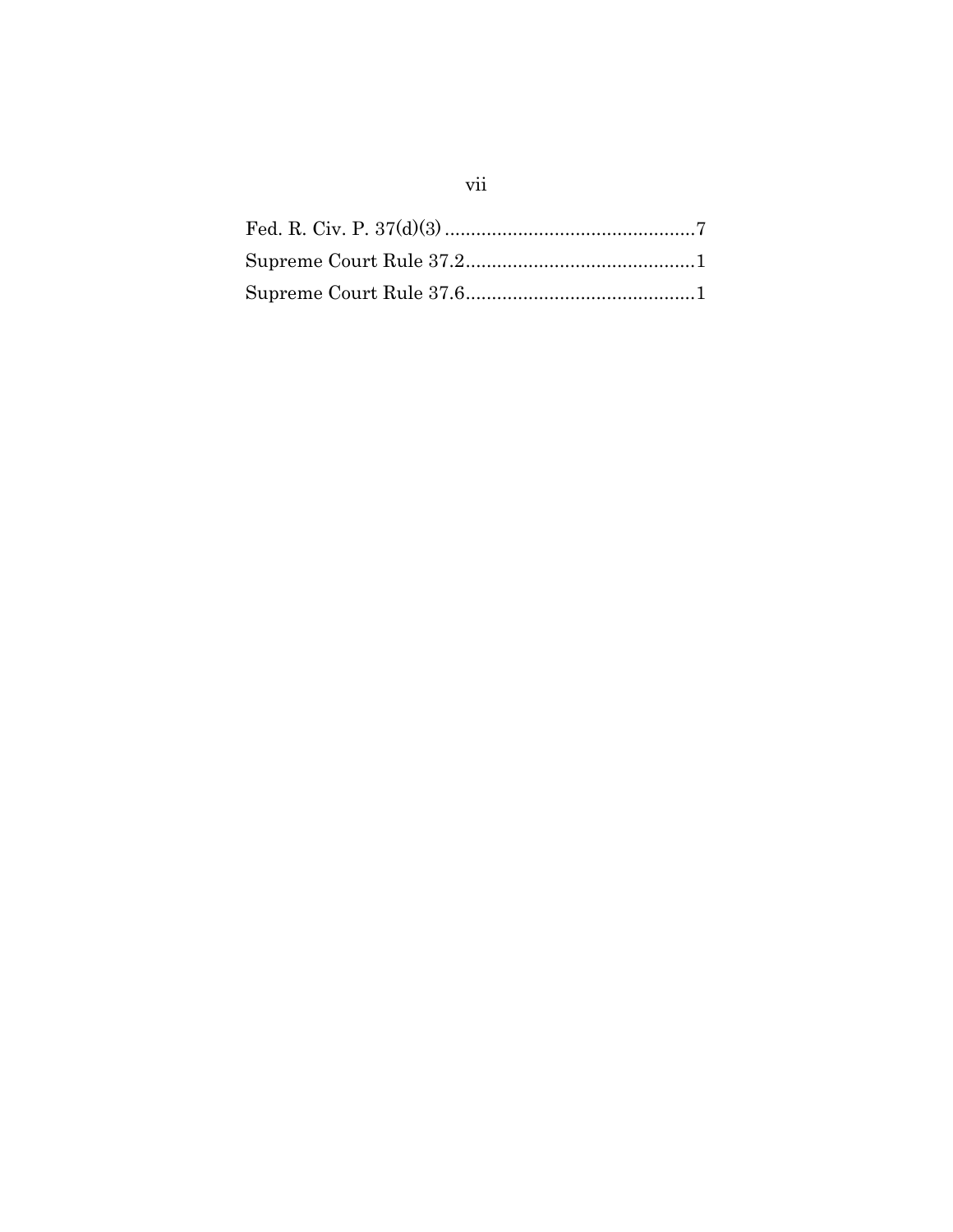#### I. INTEREST OF AMICUS CURIAE

Founded in 1884, the Intellectual Property Law Association of Chicago ("IPLAC") is a voluntary bar association of over 1,000 members who practice law in the areas of patents, trademarks, copyrights, trade secrets, and the legal issues they present.  $1,2,3$ Located in Chicago, a principal forum for U.S. patent litigation, IPLAC is the country's oldest bar association devoted exclusively to intellectual property matters. Its members include attorneys in

<sup>1</sup> Pursuant to Supreme Court Rule 37.6, no counsel for a party authored this brief in whole or in any part or made a monetary contribution intended to fund preparation or submission of the brief, and no person other than the *amicus* curiae, its members, or its counsel, made such a monetary contribution.

 $2$  In addition to the required statement of footnote 1, IPLAC adds that after reasonable investigation, IPLAC believes that (a) no member of its Board or Amicus Committee who voted to prepare this brief, or any attorney in the law firm or corporation of such a member, represents a party to this litigation in this matter, (b) no representative of any party to this litigation participated in the authorship of this brief, and (c) no one other than IPLAC, or its members who authored this brief and their law firms or employers, made a monetary contribution to the preparation or submission of this brief.

<sup>3</sup> On Jun 1, 2018, respondent Merus N.V. waived its right to respond to the petition, but on June 8, the Court nonetheless requested a response. On June 20, 2018, on Merus' motion, the Court extended the time to file a response to and including August 8, 2018. Pursuant to Supreme Court Rule 37.2, counsel of record received timely notice of the intent to file this brief under the Rule and consent was granted.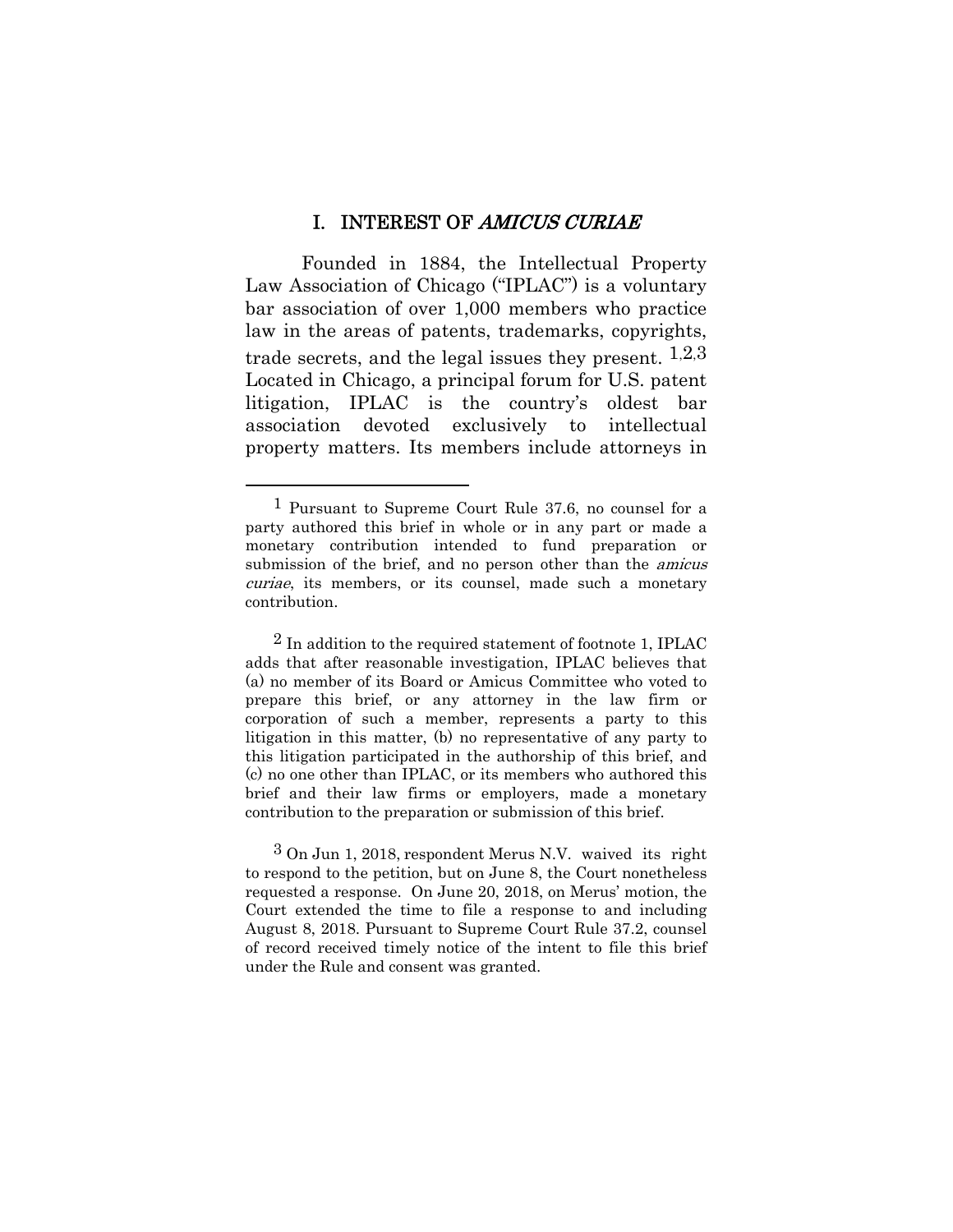private and corporate practices before federal bars throughout the United States, as well as before the U.S. Patent and Trademark Office and the U.S. Copyright Office. IPLAC represents both patent holders and other innovators in roughly equal measure. In litigation, IPLAC's members are split roughly equally between plaintiffs and defendants. As part of its central objectives, IPLAC is dedicated to aiding in developing intellectual property law, especially in the federal courts.4

IPLAC has previously supported Petitioner in requesting that the Federal Circuit rehear en banc the panel's split decision to affirm the District Court. On December 26, 2017, the Federal Circuit denied the petition for rehearing. Pet. App. 197a.

#### II. SUMMARY OF ARGUMENT

IPLAC supports Petitioner's request to grant certiorari so that this Court may clarify the standards under which a patent right granted pursuant to Congressional power to promote the progress of the useful arts can be nullified by a federal district court on the grounds of inequitable conduct. The question is of paramount practical importance to district court judges, patent holders, patent prosecutors, and patent litigators for both plaintiffs and defendants.

<sup>4</sup> Although over 30 federal judges are honorary members of IPLAC, none of them was consulted or participated in any way regarding this brief.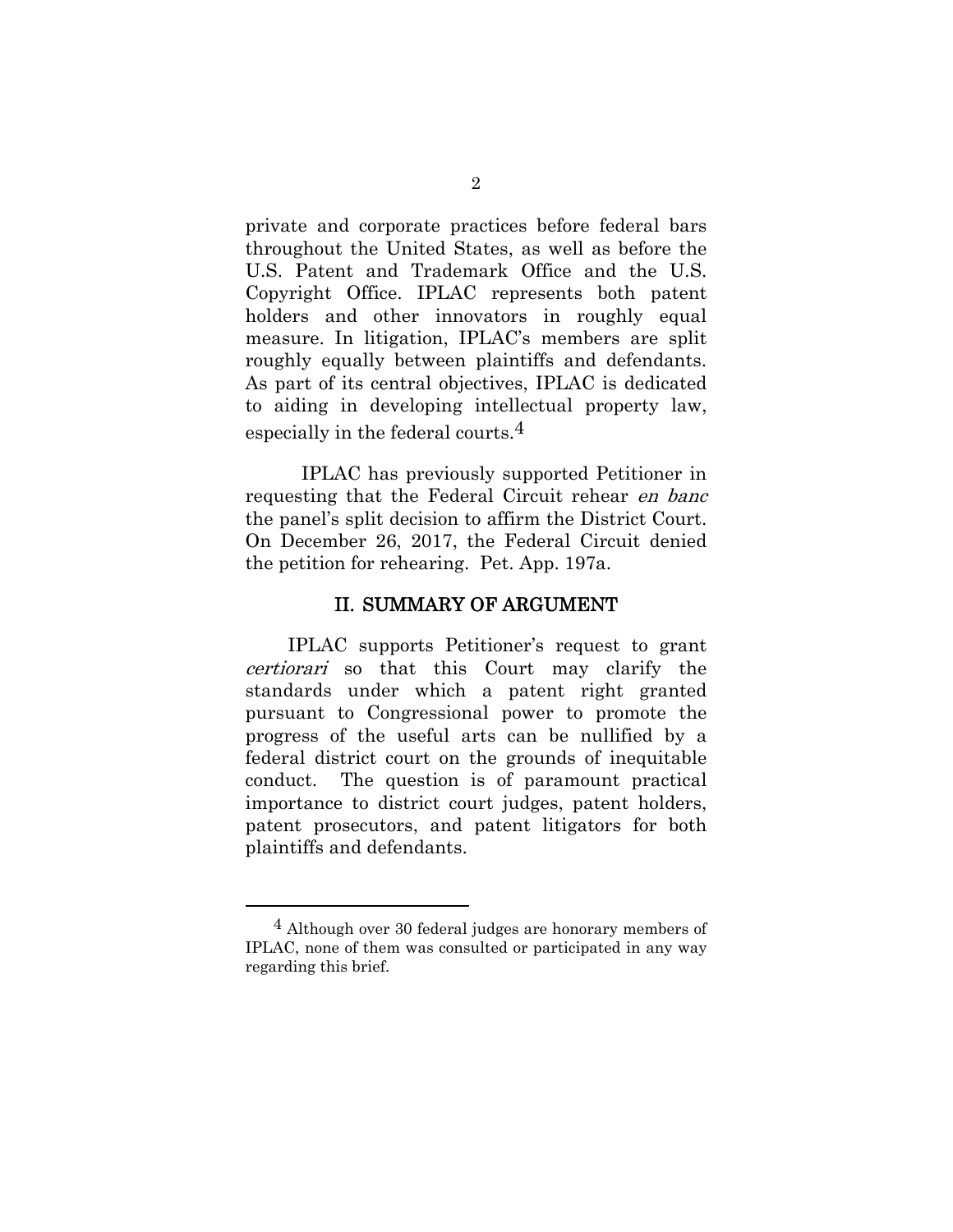IPLAC understands that both the District Court and the Federal Circuit may have viewed the facts of this particular case – about which IPLAC expresses no opinion – as egregious, but egregious cases can lead to bad law. The opinions below interweave the realms of (and duties attending) patent prosecution and patent litigation to the detriment of both. If not clarified, these opinions may form the basis for unduly punishing patent prosecutors for the sins of patent litigators going forward, which would violate not only the Constitutional scheme but the most basic principles of agency law. The Federal Circuit's decision also contradicts the Federal Circuit's own case law.

The Court of Appeals having refused rehearing en banc, only this Court can now clarify these issues. For all these reasons, the Court should grant the petition.

#### III. SUMMARY OF FACTS<sup>5</sup>

On March 11, 2014, Regeneron Pharmaceuticals, Inc. sued Merus B.V. ("Merus") for allegedly infringing U.S. Patent No. 8,502,018 ("the '018 Patent"). Merus answered and counterclaimed, arguing that the '018 Patent was unenforceable due to Regeneron's conduct during patent prosecution. Following the district court's opinion on claim construction, Regeneron stipulated that its claim of infringement against Merus would fail if the Court's constructions withstood challenge on appeal.

<sup>&</sup>lt;sup>5</sup> See generally, *Regeneron Pharmaceuticals, Inc., v. Merus* N.V., 864 F. 3d. 1343, 1346-47 (2017).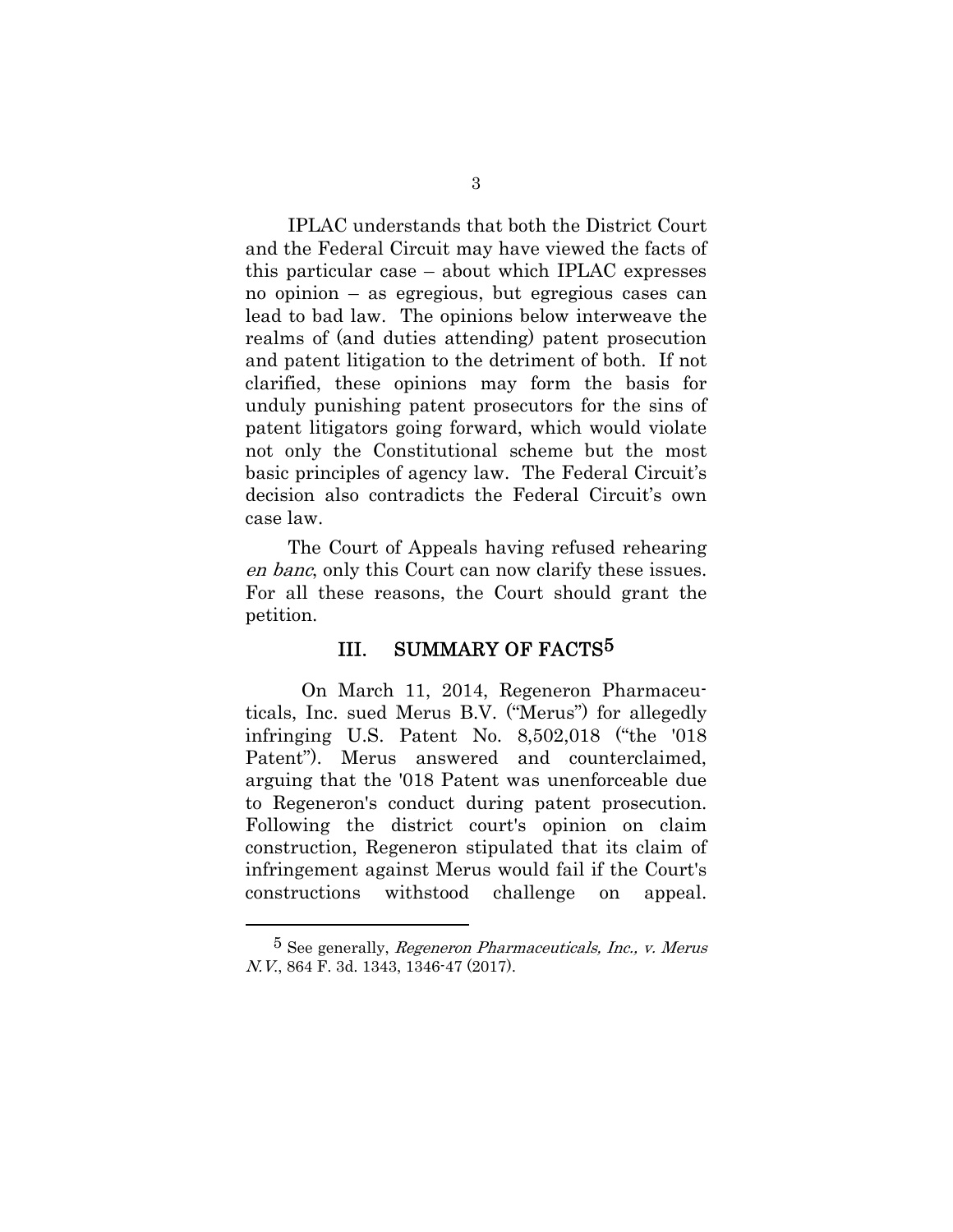Regeneron Pharm., Inc. v. Merus B.V., 144 F.Supp.3d 530, 537 (S.D.N.Y. 2015) ("Regeneron I").

The district court scheduled bench trials on Regeneron's inequitable conduct, bifurcated based on the two elements of inequitable conduct: materiality and specific intent to deceive the U. S. Patent and Trademark Office ("the Patent Office" or "the USPTO.") See Regeneron, 864 F.3d at 1346, citing Therasense, Inc. v. Becton, Dickinson & Co., 649 F.3d 1276, 1287 (Fed. Cir. 2011) ) (en banc).

Following the first trial, the district court issued a lengthy opinion finding materiality of certain references withheld during the patent's prosecution, Regeneron I, which had ended with issuance of the '018 Patent on August 6, 2013. Instead of holding the scheduled second trial on intent to deceive the Patent Office, however, the district court excluded Regeneron's evidence on that issue. Based on what it found to be discovery misconduct throughout the 2014-2015 litigation, the district court simply drew an adverse inference of specific intent to deceive the PTO and entered judgment for Merus, even though prosecution counsel and trial counsel were not the same. Regeneron I at 595.

On July 27, 2017, the Federal Circuit affirmed the District Court, 864 F.3d 1343, and on December 26, 2017, the Federal Circuit denied a petition for rehearing en banc. Regeneron Pharmaceuticals, Inc., v. Merus N.V., 878 F.3d 1041 (Fed. Cir. 2017).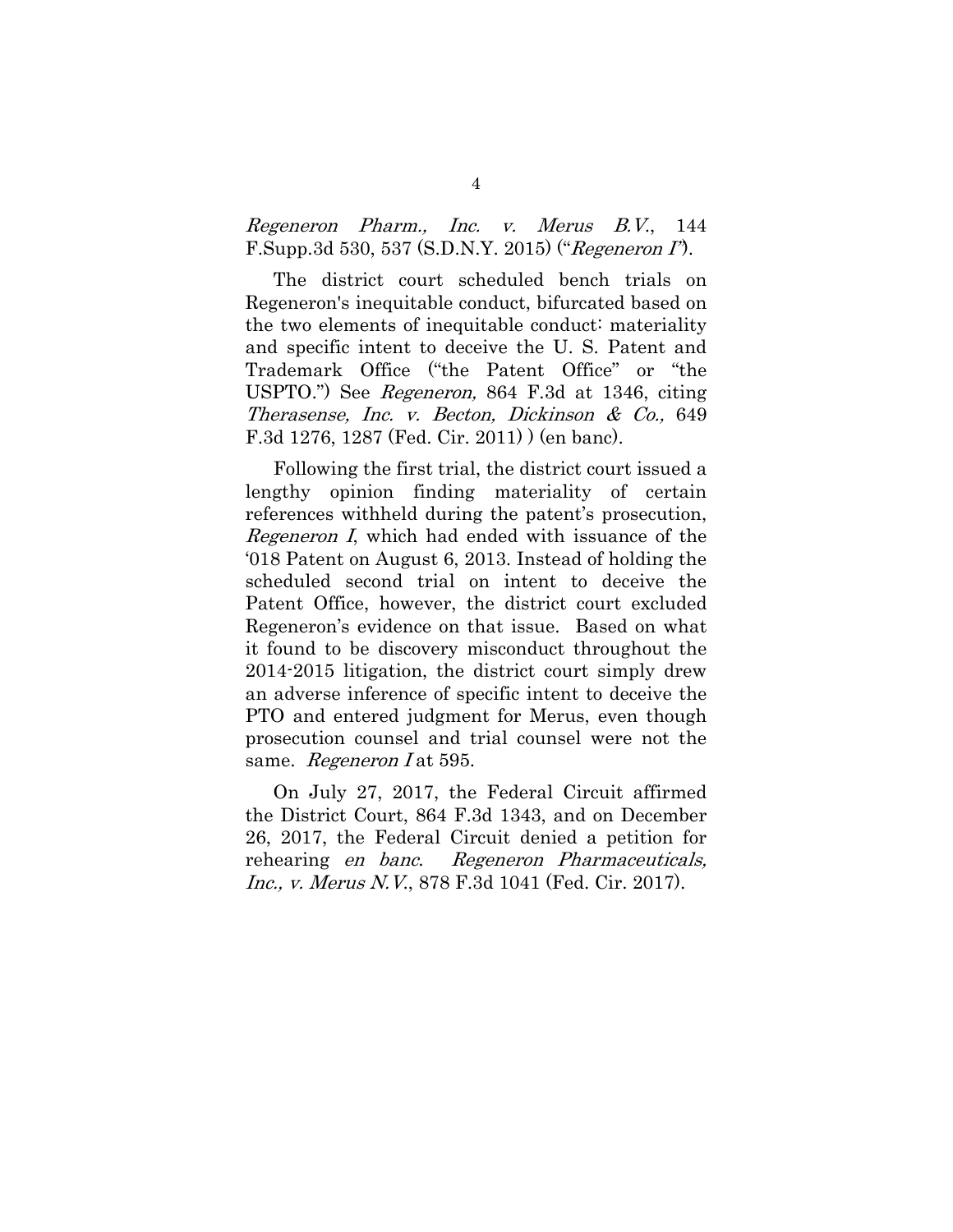#### IV.ARGUMENT

#### A. The Federal Circuit's Decision Offends The Purpose Of The Constitution's Patent And Copyright Clause.

The purpose of U. S. patent law is "to promote the Progress of Science and the Useful Arts …." U.S. CONST., Art. I, Sec. 8, cl. 8. For limited times, therefore, U. S. patents allow owners to exclude others from practicing the claimed inventions, thereby permitting patent owners, if they can, to receive an appropriate reward via sales in the marketplace or from licensing the patented invention. The price for this protection is full and fair disclosure of the invention in the underlying patent application.

Each applicant for a patent and its agents therefore has a duty of candor and good faith. That includes the duty "to disclose to the [Patent Office] all information known to [the applicant] to be material to patentability." 37 C.F.R. § 1.56(a). Such disclosures help ensure that the Patent Office grants patents only for claimed inventions that patentably distinguish over the prior art, as 35 U.S.C. §§ 102 and 103 require.

Accordingly, district courts have the power to declare a patent unenforceable based on the patent applicant's inequitable conduct, formerly known as "fraud on the Patent Office." See Therasense Inc. v. Becton Dickinson and Co., 649 F.3d 1276, 1288 (Fed. Cir. 2011)(en banc); Chromalloy American Corp. v. Alloy Surfaces Co., 339 F. Supp. 859 (D.Del. 1972) and Strong v. General Electric Co., 305 F. Supp. 1084 (N.D. Ga. 1969), aff'd, 434 F.2d 1042 (5th Cir.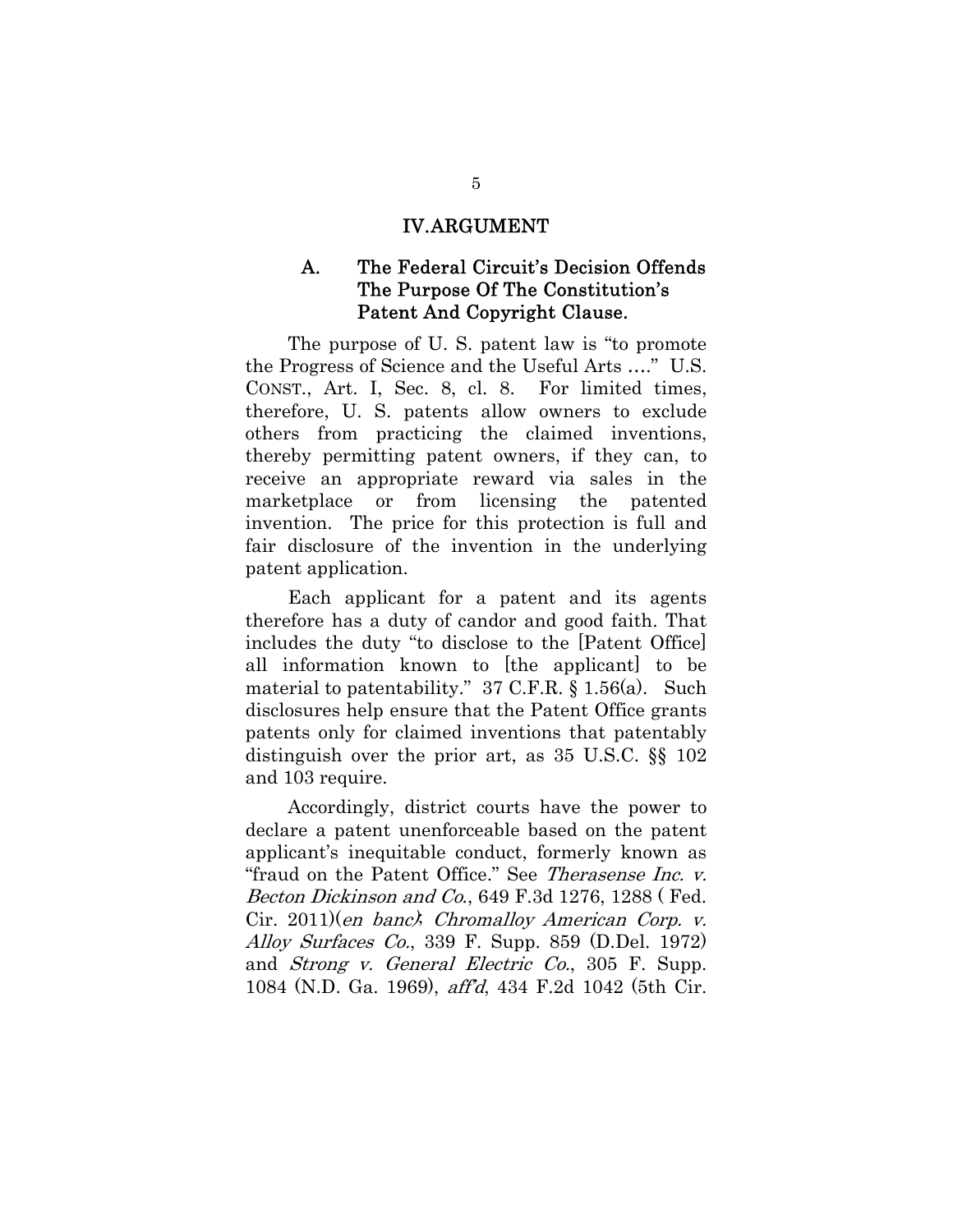1970), cert. denied, 403 U.S. 906 (1971); J. P. Stevens & Co. v. Lex Tex Ltd., 747 F.2d 1553, 1561 (Fed. Cir. 1984); see 35 U.S.C. § 282(b)(1).

The gravamen of the charge is that the patentee has failed to discharge the duty of dealing with the examiner in a manner free from the taint of "fraud or other inequitable conduct." Gemveto Jewelry Co. v. Lambert Bros., Inc., 542 F. Supp. 933, 943 (S. D. N. Y. 1984) (quoting Patent Law Perspectives, 1977 Developments, § G.1 [1]-189). But because unenforceability is a severe consequence, district courts may find inequitable conduct only when the challenger proves, by clear and convincing evidence, both materiality and intent to deceive. Therasense, 649 F.3d at 1287. Here, the district court found, and the Federal Circuit affirmed intent to deceive not based even on an evidentiary hearing, but as a "negative inference" based on the conduct of litigation counsel well after the patent had issued. Regeneron Pharmaceuticals, Inc., v. Merus N.V., 144 F. Supp. 530, 595 (2015).

Once a court finds a patent unenforceable based on inequitable conduct, all the claims, not just those directly impacted by the withheld prior art, are unenforceable. See generally, cases collected in 4 Chisum, PATENTS, paragraph 19.03[6] at 19-85 n. 10 (1984). Inequitable conduct "goes to the patent right as a whole, independently of particular claims." In re Clark, 522 F.2d 623, 626 (CCPA 1975).

In contrast, district court litigation sanctions may vary from an award to the litigation adversary of partial fees and costs incurred because of the misconduct, Fed. R. Civ. P. at 37(b)(2)(C), up to and including dismissal of a case or entry of a default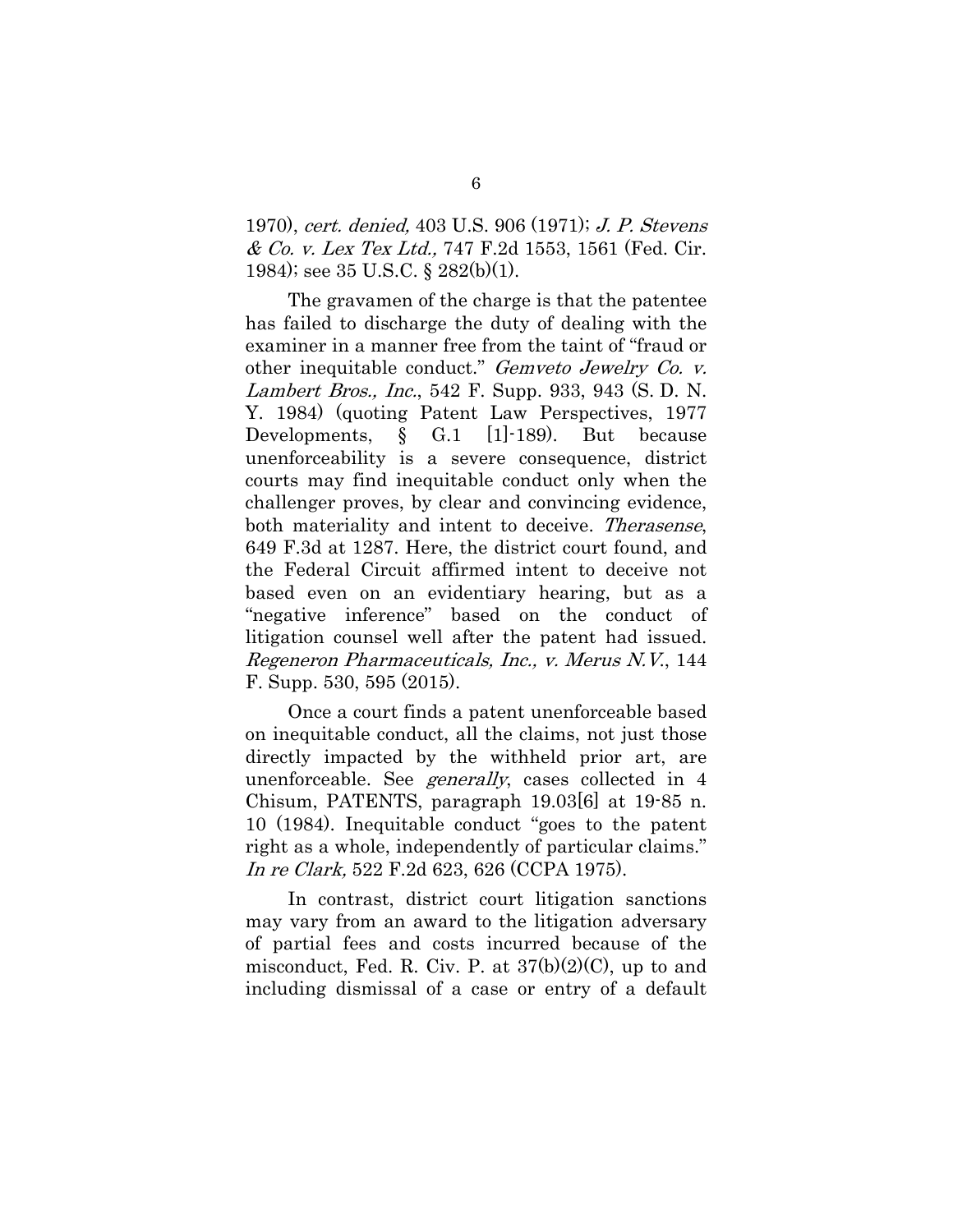judgment. E.g., *id.* at  $37(b)(2)(A)(v)(vi)$ ;  $37(b)(2)(B)$ ;  $37(c)(1)(C)$ ;  $37(d)(3)$ .<sup>6</sup> But insofar as they affect the patent itself – the time-limited right that promotes the "Progress of … the useful Arts" by teaching the world how to make and use the claimed invention, see 35 U.S.C.  $\S 112$  – litigation sanctions apply solely to the case being litigated and not to the right itself.

Likewise, sanctions under Fed.R.Civ.P  $37(b)(2)(C)$  are imposed against a party and its litigation counsel but not against its patent prosecution counsel unless such person also is the litigation counsel. Id. A declaration that a patent is unenforceable, however, renders that patent unenforceable for the duration of the patent. Therasense, 649 F.3d at 1288.

 As such, declaring a patent unenforceable as a sanction, even in part, for bad litigation conduct  $-$  no matter how bad that conduct – ignores the distinction between litigation and prosecution counsel. Not only are the roles different, but the times when the actions occurred may be years apart. This sanction also undermines the Constitutional purpose of granting patents in the first place: to encourage inventors to disclose to the world how to

<sup>6</sup> Indeed, on June 25, 2018, the district court ordered Regeneron to pay attorneys' fees to Merus for Regeneron's litigation misconduct and gave the parties until July 7 to propose any redactions to its fee award opinion, noting that the as-then-not-yet publicly filed opinion is of "particular public interest." See Regeneron Pharmaceuticals, Inc. v. Merus NV, Case No. 1:14-cv-01650, Order dated June 25, 2018, Doc. No. 485 (S.D.N.Y.).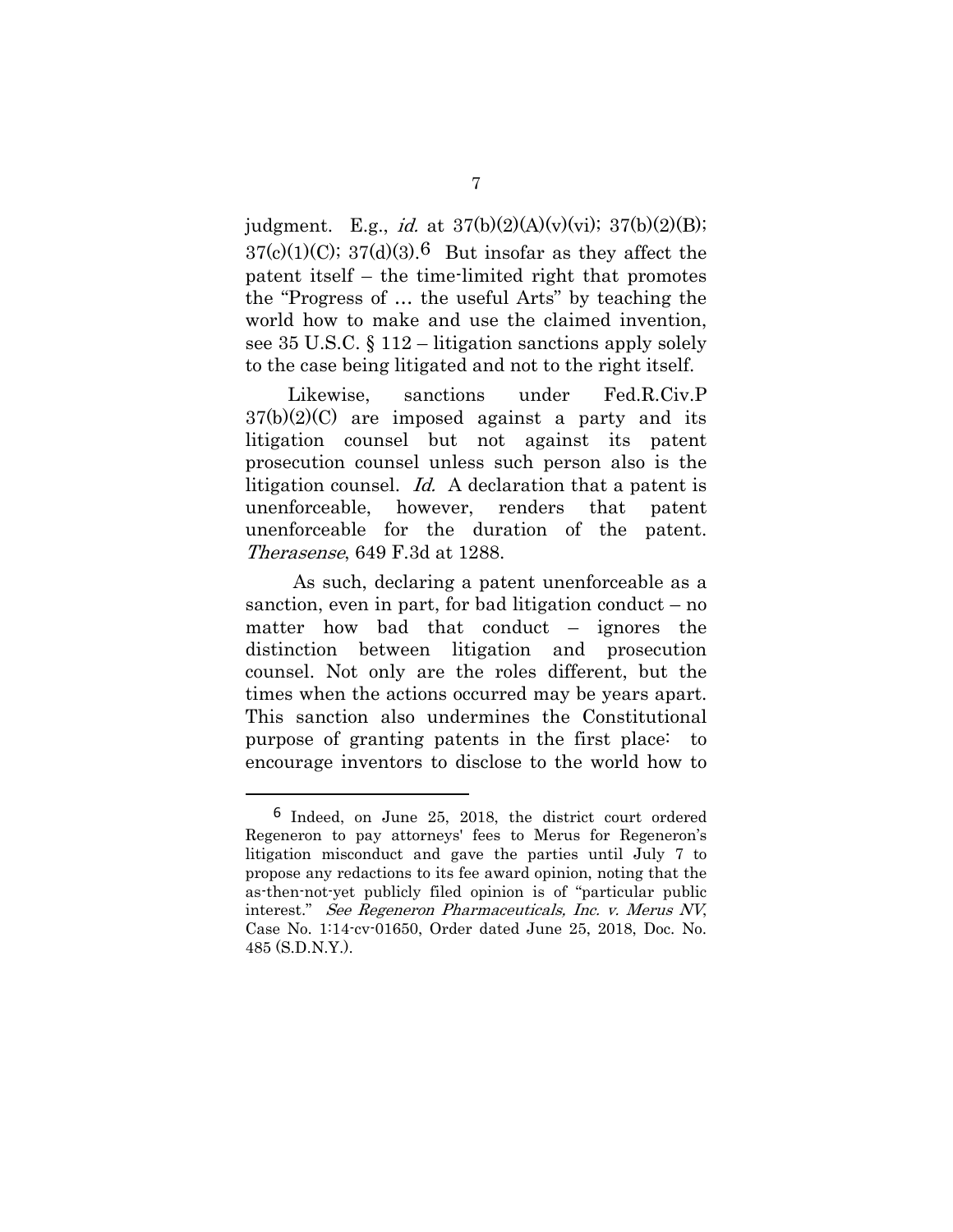make and use their inventions. See 35 U.S.C. § 112. Instead, retroactively and through no fault of the patentee or the patent prosecutor, all rewards for the inventor's work to advance the progress of the useful arts are lost. By its very nature, this disincentivizes inventors and thus retards the "Progress of … the useful Arts."

This Court should therefore grant certiorari to determine whether courts have the power to infer intent to deceive on the part of the prosecutor as a sanction for subsequent litigation conduct.

#### B. The Decision Below Contravenes This Court's Jurisprudence.

As Petitioner notes, the decision below appears to conflict with this Court's three foundational cases giving rise to the inequitable conduct defense: Keystone Driller Co. v. Gen. Excavator Co., 290 U.S. 240 (1933); Hazel-Atlas Glass Co. v. Hartford Empire Co., 322 U.S. 238 (1944); Precision Instrument Mfg. Co. v. Auto. Maint. Mach. Co., 324 U.S. 806 (1945); see Cert. Pet. at 12-14. None of these has ever been reversed or overturned. Instead, based on these and other cases, Congress in 1952 codified unenforceability as a panoply of equitable defenses7 in 35 U.S.C. §  $282(b)(1)$ , which the America Invents Act, Public Law 112–29, 125 Stat. 284 through 125

 $^{7}$  P. J. Federico, "Commentary on the New Patent Act" 75 J. Pat. & Trademark Off. Soc'y 161, 194 (1993) (also printed at Title 35, United States Code Annotated (1954 Ed.)) states that the word "unenforceability...was added by amendment in the Senate for greater clarity... [and] would include the ... equitable defenses such as laches, estoppel and unclean hands."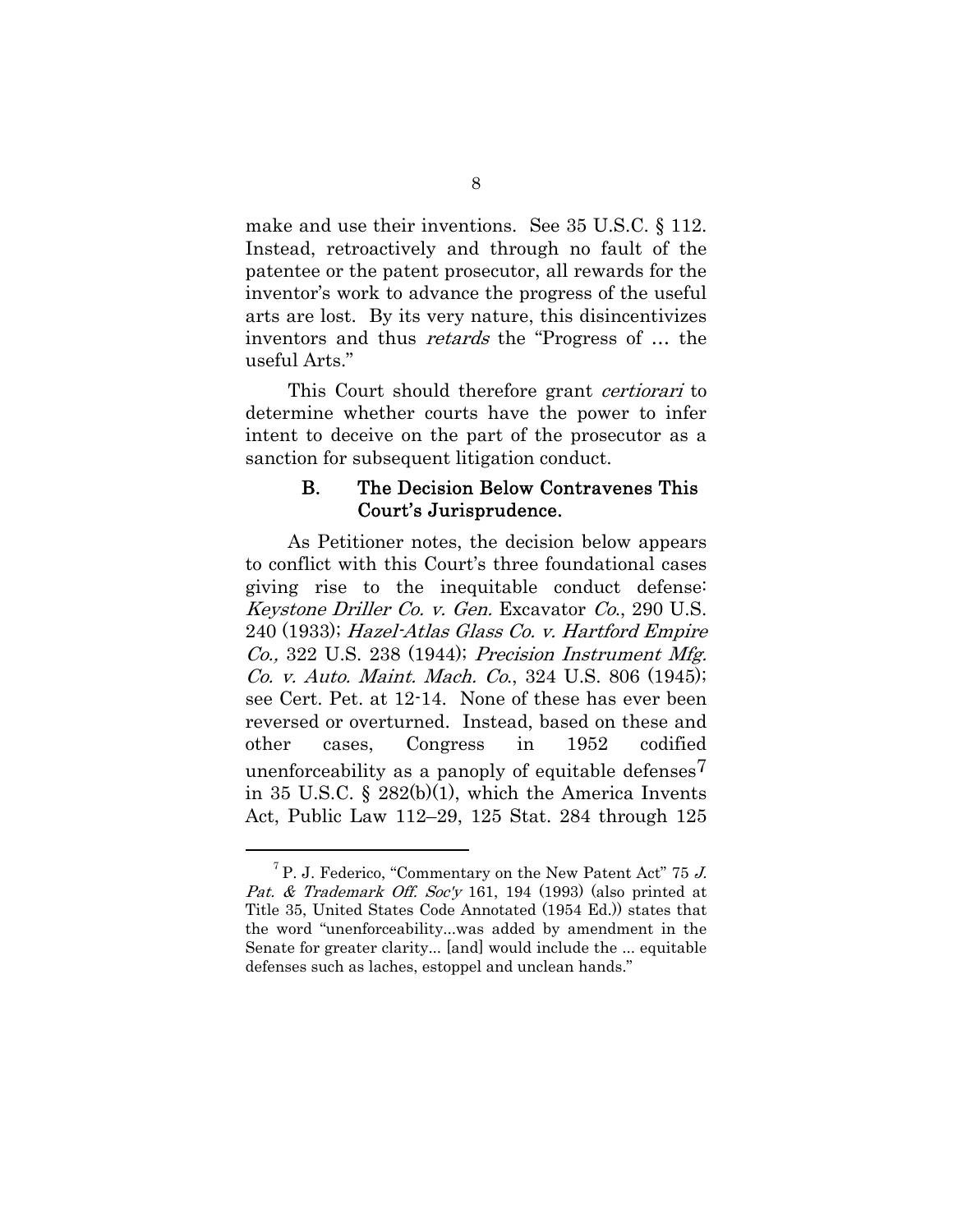Stat. 341 (2012), left unchanged. In none of those cases did this Court find an element of inequitable conduct based solely on the conduct of litigation counsel. E.g., Hazel-Atlas at 246 (finding the fraud was "a deliberately planned and carefully executed scheme to defraud not only the Patent Office but [also] the Circuit Court of Appeals"); *Keystone* Driller at 290 U.S. 245 (focus on remedying an "unconscionable act of one coming for relief [having an] immediate and necessary relation to the equity that he seeks in respect of the matter in litigation"); Precision Instrument at 324 U.S. 816 ("Larson's application was admittedly based upon false data which destroyed whatever just claim it might otherwise have had to the status of a patent … ").

The Federal Circuit's decision here, if left undisturbed, risks conflating the two roles. As such, it is irreconcilable with this Court's trilogy of controlling cases and the unenforceability defense of 35 U.S.C. § 282(b)(1).

#### C. The Decision Below Contradicts The Federal Circuit's Own Holdings.

The Federal Circuit's decision below also contradicts that court's own case law. In 2001, for example, the Federal Circuit held in Aptix Corp. v. Quickturn Design Sys., Inc., 269 F.3d 1369, 1375 (Fed. Cir. 2001) that "[l]itigation misconduct, while serving as a basis to dismiss the wrongful litigant, does not infect, or even affect, the original grant of the property right." Aptix therefore properly recognized that this Court's precedents mandate that courts cannot "reach out to extinguish a property right based on misconduct during litigation to enforce the right." Id. Despite the urging of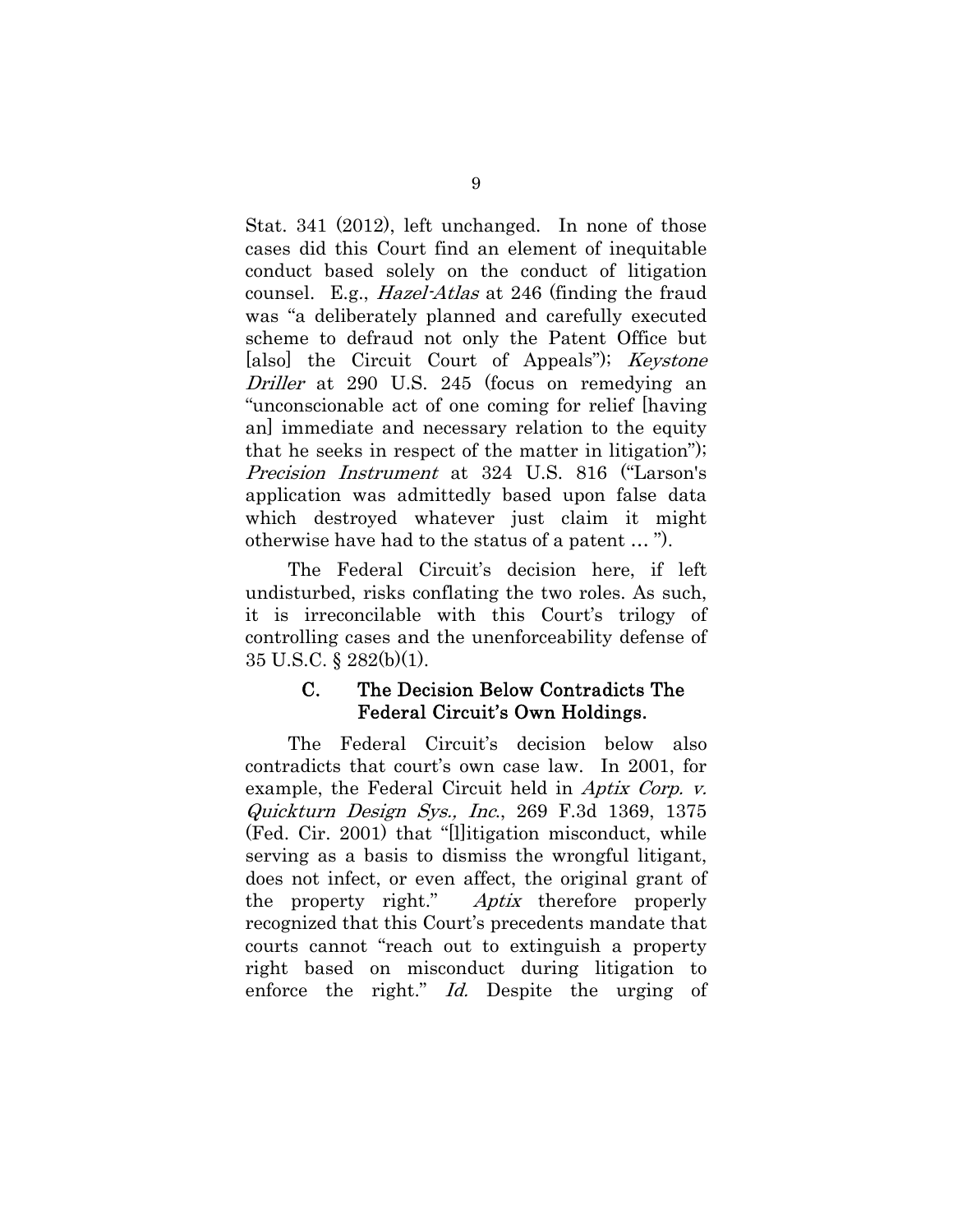Petitioner and Circuit Judge Newman in dissent below, joined by IPLAC and many others, the Federal Circuit declined even to rehear the case en banc. Both in its majority panel decision and in denying rehearing *en banc*, therefore the majority ignored the Circuit's own controlling precedent. See Pet. App. 65a, 200a (Newman, J., dissenting).

Ignoring its own precedent effectively precludes review of the Federal Circuit's decision unless this Court grants certiorari. Since Congress enacted the Federal Courts Improvement Act of 1982, Pub. L. No. 97-164, Stat. 25, the Federal Circuit has had exclusive jurisdiction over, *inter alia*, all patent appeals from district courts nationwide. 28 U.S.C. §§ 1295(a)(1), (a)(4)(A), (a)(6); see Rochelle C. Dreyfuss, The Federal Circuit: A Case Study in Specialized Courts, 64 N.Y.U. L. Rev. 1, 6-7, n. 3 (1989). Because other circuits lack subject matter jurisdiction to reach a contrary result, no conflict among the circuits will ever arise on the issue now at bar.

That leaves this Court as the only tribunal that can resolve this question. See, e.g., Stephen M. Shapiro et al., Supreme Court Practice § 4.21, at 289 (10th ed. 2013) (the "likelihood of Supreme Court review increases" when the Federal Circuit "departs from its own patent law precedents"); see also Warner-Jenkinson Co. v. Hilton Davis Chem. Co., 520 U.S. 17, 21 (1997).

#### D. The Decision Below Violates Basic Principles of Agency Law.

By conflating responsibility for finding specific intent, the sanction imposed below violates basic agency principles. The ability to declare a patent unenforceable is intended to incentivize patentees to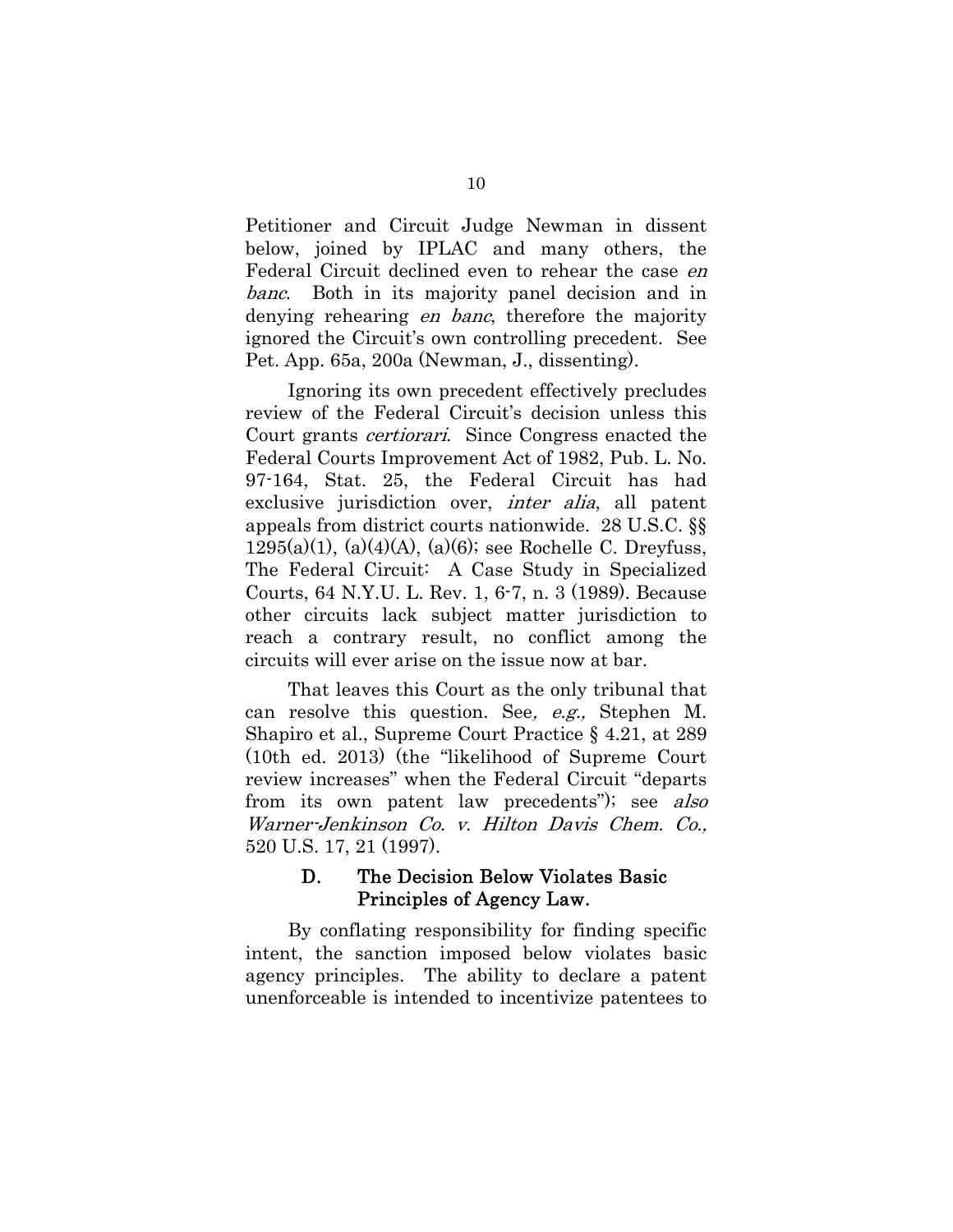disclose known material prior art and to disincentivize intentionally misleading the Patent Office in order to gain patent protection. 37 C.F.R. § 1.56(a). Imposing litigation costs and fees, dismissing a case, or awarding a default judgment, on the other hand, sanctions parties in litigation for violating rules designed to ensure the "just, speedy, and inexpensive determination of every action and proceeding." F. R. Civ. P. 1. Each result ultimately affects the same litigation party principal, but each arises in different forums and focus on different conduct and on different agents of that principal.

The Rules of Civil Procedure governing sanctions are explicit on who may be sanctioned. Rule  $37(b)(1)$ , which governs sanctions in a district in which a deposition is taken, applies by its terms only to the "deponent" who fails to obey an order. Fed.R.Civ.P.  $37(b)(1)$ . Rule  $37(b)(2)$ , which deals with sanctions sought in the district where the action is pending, is equally precise. Sub-parts  $(b)(2)(A)$ and (b)(2)(D) limit sanctions against a party for failure to permit or to respond to discovery, or to obey an order, to the actions of a "party or a party's officer, director, or managing agent–or a witness designated under Rule  $30(b)(6)$  or  $31(a)(4)$ ." Fed.R.Civ.P.  $37(b)(2)(A)$ .

Similarly, the sanctions of Rule 37(b)(2)(B) (for failure to comply with Rule 35(a) by failing to produce a person for a medical examination) explicitly apply only to "a party who fails to comply." Id. at  $37(b)(2)(B)$ . Likewise, under Rule  $37(b)(2)(C)$ , payment of reasonable expenses, including attorney's fees, is limited to "the disobedient party, the attorney advising that party, or both" — but does not include other agents or attorneys for the party. Fed. R. Civ.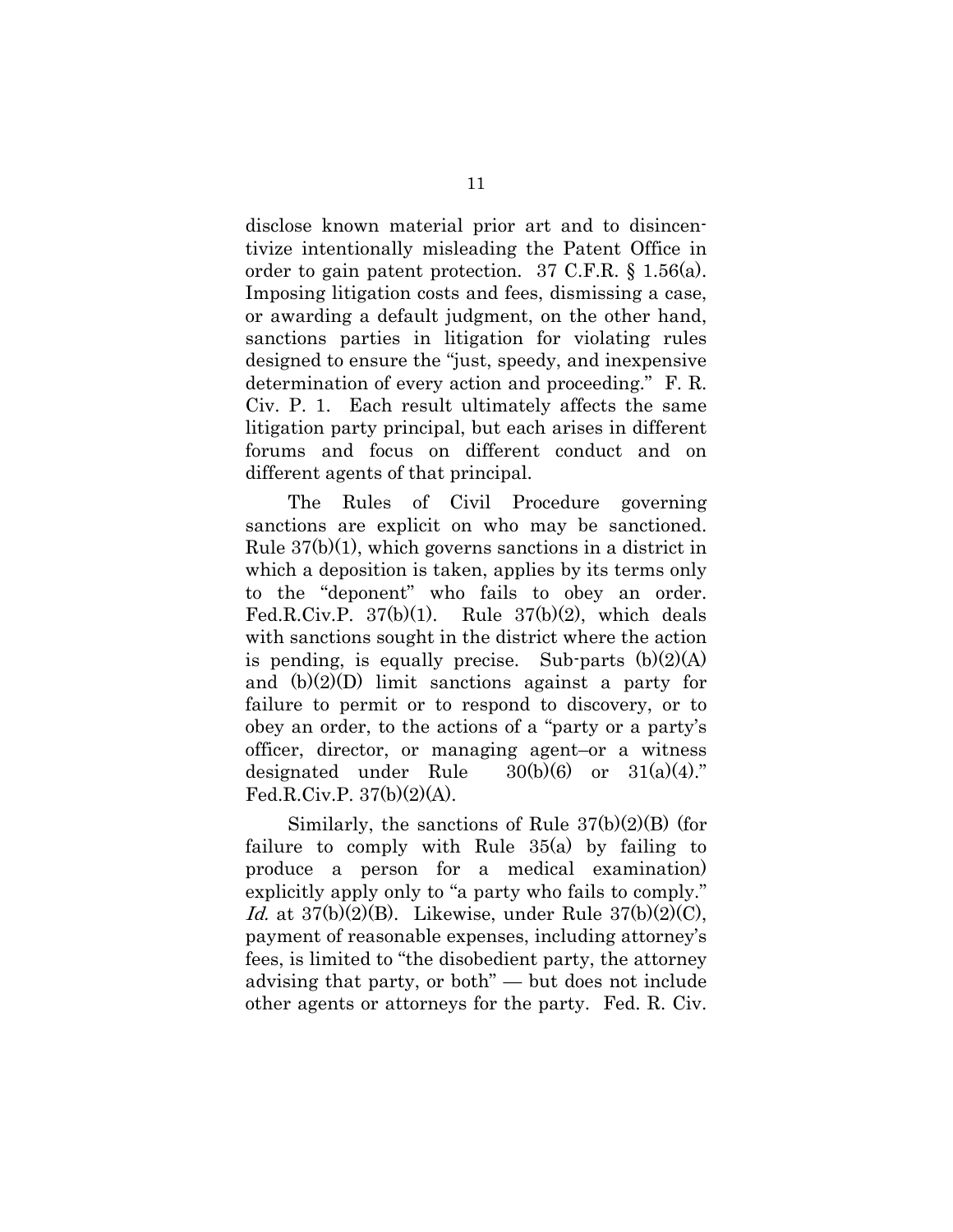P.  $37(b)(2)(C)$ . While the sanction by the district court here is directed at the principal, the declaration that inequitable conduct occurred surely smears the patent prosecution attorney.

In contrast, the Code of Federal Regulations addresses the duties of persons actively engaged in the prosecution of the patents. 37 C.F.R. § 1.56. A finding of inequitable conduct results from a violation of that duty but requires a two-pronged inquiry into materiality and intent to deceive. Therasense, 649 F.3d at 1287. The district court never found that Regeneron's patent prosecution attorney acted with intent to deceive, but intead inferred such deceptive intent as a sanction based on litigation conduct while refusing to consider Regeneron's evidence concering intent. Regeneron I, 144 F. Supp. 3d at 595.

The Federal Circuit's conflation of remedies violates basic principles of agency law by effectively branding one agent of a party [the patent prosecutor] culpable for the misconduct of another agent [litigation counsel] who acted in another arena at a later time. An agent of a disclosed principal can rightly bind the principal but not another agent. Here, in an effort to sanction the principal, the Federal Circuit has effectively sanctioned the first agent—the patent prosecutor—for the actions of a second agent—the patent litigator—for actions that were manifestly beyond the first agent's control. And the harm inflicted is far from trivial.

It may be true, as the panel majority below suggested, that Regeneron committed inequitable conduct during prosecution, Regeneron Pharmaceuticals, Inc., v. Merus N.V., 864 F.3d 1343, 1364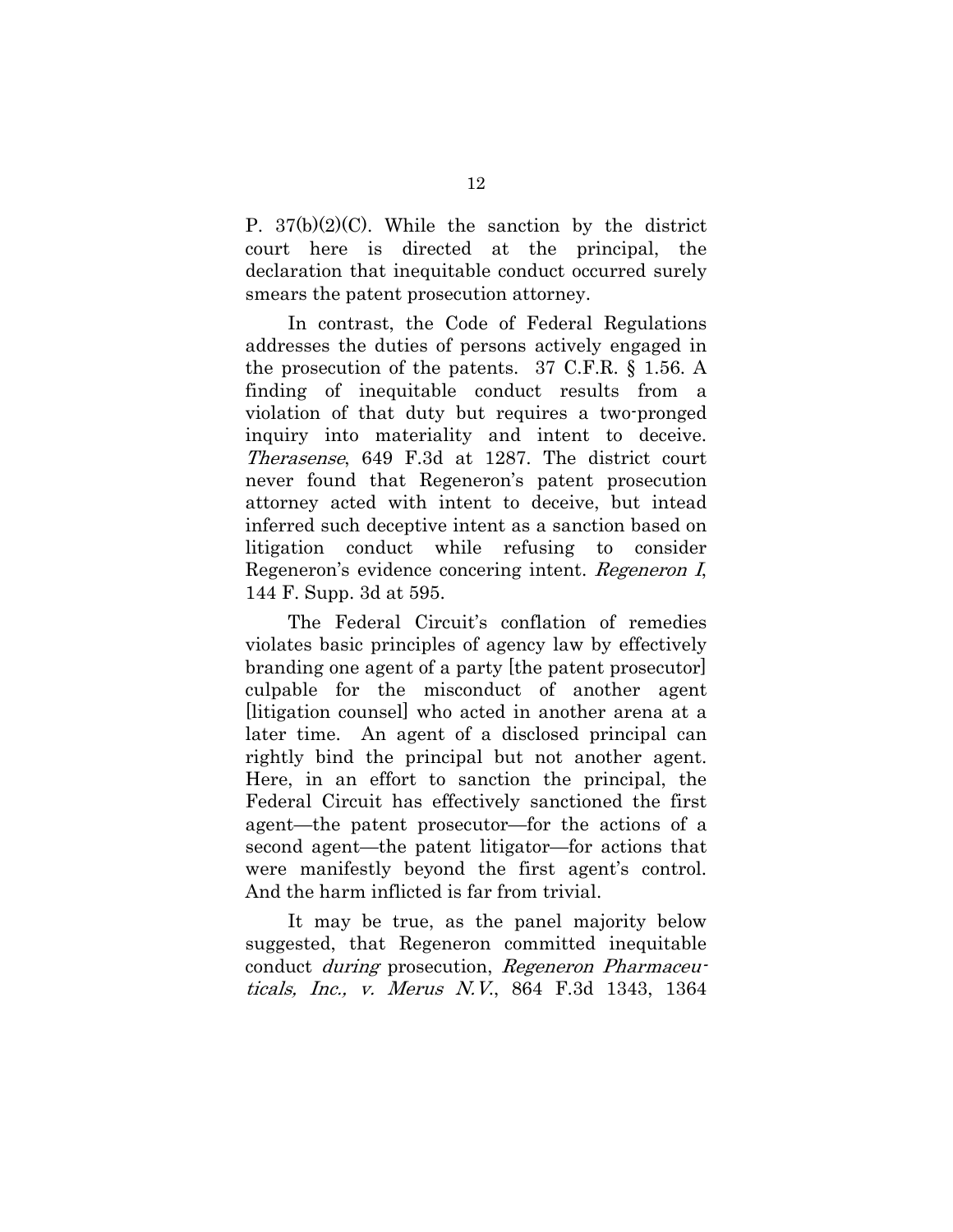(2017), on which IPLAC takes no position. Yet the district court held no hearing on this issue, Regeneron I at 595, and Judge Newman's dissent below seriously questions whether clear and convincing evidence shows "but-for" materiality. (In a corresponding case, the European Technical Board of Appeals found the claims patentable even over the same references not disclosed here. 864 F.3d at 1373 (Newman, J., dissenting).)

Instead, the District Court drew an adverse evidentiary inference of "intent to deceive," id. at 1346, from the conduct of Regeneron's litigation attorneys, which the Federal Circuit affirmed. But as a logical matter, the conduct of the litigation attorney, post-prosecution, has no bearing on whether the prosecutor acted with maleficent intent during patent prosecution.

To avoid confusing jurisprudence on such an important issue, the Court should grant the petition.

### E. The Importance to the Public, the Parties, and Practitioners Cries Out for Certiorari.

With claim charts, claim constructions, validity and infringement contentions, multiple technical experts, damages experts, and the potential for an intervening inter partes review (IPR), cf. Oil States Energy Services, LLC, v. Greene's Energy Group, LLC, 584 U.S. \_\_\_, 137 S.Ct. 2239 (2017), patent litigation is already among the most time-consuming and expensive in the U. S. civil justice system. Many district judges view patent cases as challenges not only because of their perceived technical complexity but also because patent law is so dynamic that the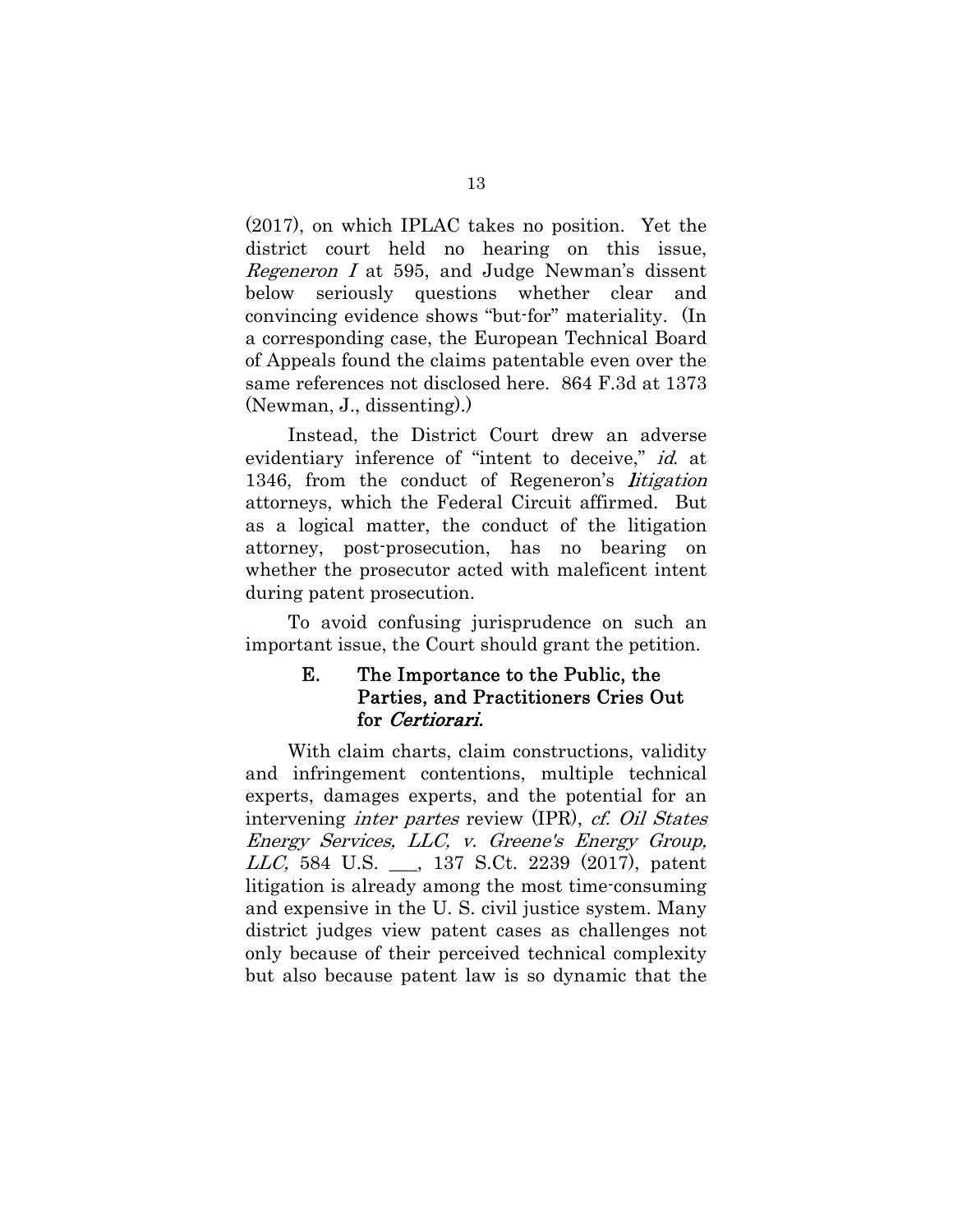risk of reversal—and concomitant needless expenditure of judicial resources—is high.

The same is true at the Court of Appeals level: from 2004 through 2014, this Court reversed the Federal Circuit in 71% of the cases it reviewed , more than almost any other circuit. New York City Bar Association, Report of the Committee on Federal Courts, July 2015 at 4. For the October 2015 and 2016 terms, respectively, the figures were 75% and 86%. http://www.scotusblog.com/wp-content/uploads/ 2016/06/SB\_scorecard\_OT15.pdf; http://www.scotusblog.com/wp-content/uploads/2017/06/SB scorecard 20170628.pdf, both visited June 11, 2018. Although patents comprise only 40% of the Federal Circuit's docket, most of these reversals have been in patent cases. New York City Bar Ass'n, supra, at 4.8

These results are hardly surprising, for patent law is rife with rapid change and uncertainty. Solely on the subject of inter partes review (IPR), for example, this Court has only recently resolved whether IPRs violate Article III or the Seventh Amendment and has left open whether they may yet in some circumstances violate due process. Oil States, supra at \_\_\_ . Another issue resolved just this

<sup>8</sup> Despite having one of the smallest dockets among the circuit courts as measured by the number of appeals filed, pending, and decided, a disproportionate number of decisions both reviewed and reversed by this Court originate with the Federal Circuit. See http://www.scotusblog.com/reference/statpack/; http://www.uscourts.gov/statistics/table/na/federal-courtmanagement-statistics/2014/12/31-0;

http://www.cafc.uscourts.gov/the-court/statistics.html.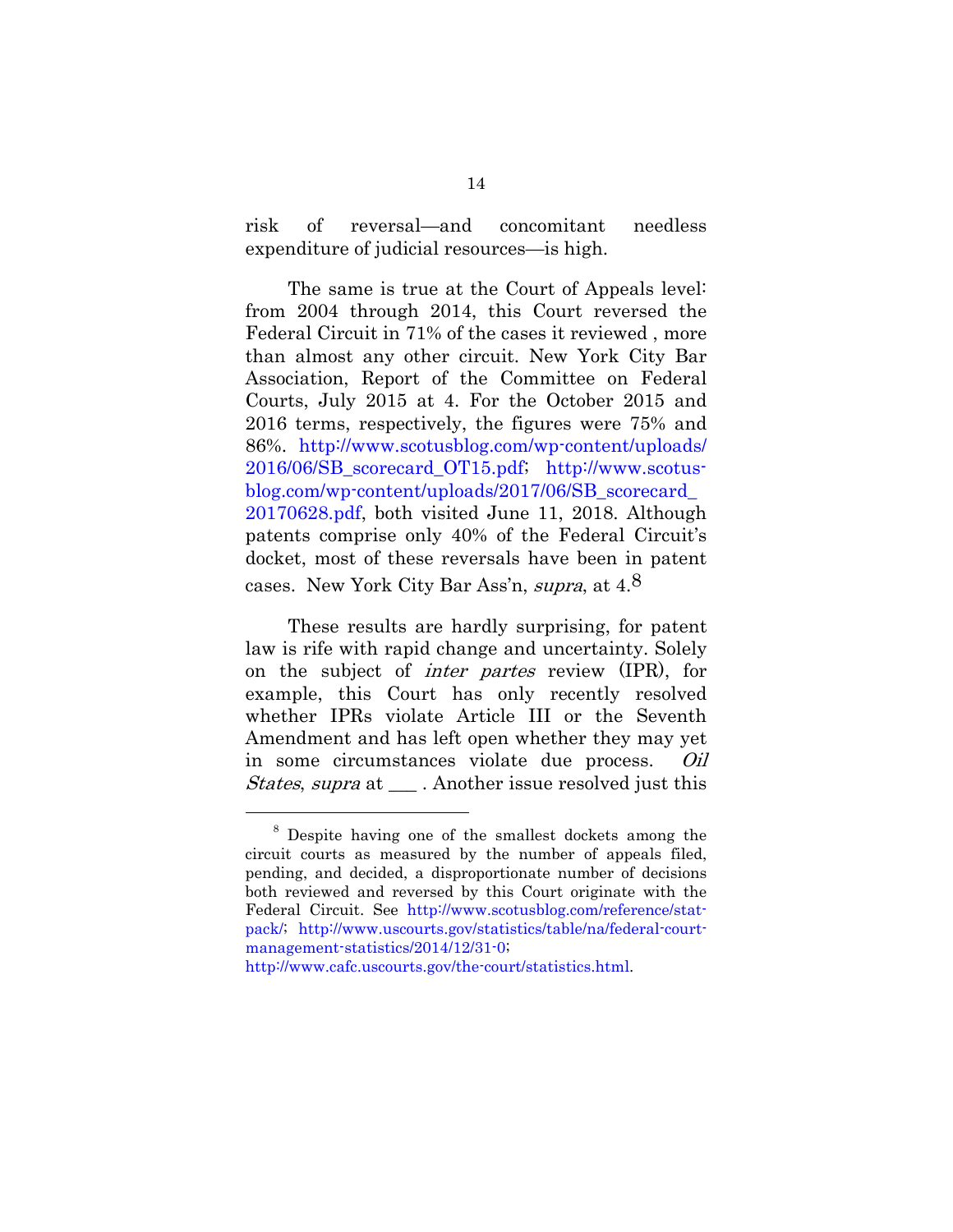term was whether the Patent Trial and Appeal Board must institute IPR on all challenged claims,  $SAS Institute Inc. v. Iancu, 584 U.S.$  (2018).

Adding to the cost and uncertainty to the public and the parties in the realm of patent litigation is the frequent charge of inequitable conduct. See, e.g., Intellect Wireless v. HTC Corp., 910 F. Supp.2d 1056 (N.D. Ill. 2012). Pleading inequitable conduct is already a common litigation tactic.9 The cost to the party is a finding that the patent is unenforceable, but the cost to the patent practitioner may be personally devastating. A finding of inequitable conduct is the ultimate badge of shame for a patent prosecutor, as the underlying breach of candor is frequently associated with the prosecutor. A finding of inequitable conduct therefore brands that prosecutor as not trustworthy. Despite the change in name from "fraud on the patent office," a finding of inequitable conduct denotes a finding by clear and convincing evidence that the prosecutor has knowingly withheld or misrepresented material information with intent to deceive the Patent Office. Therasense, 649 F.3d 1276. Indeed, the specific intent to deceive must be "the single most reasonable inference" to be drawn from the evidence, "which

<sup>&</sup>lt;sup>9</sup> Therasense, Inc. v. Becton, Dickinson and Co., 649 F.3d 1276, 1289 (Fed. Cir. 2011) (the charge of "[i]nequitable conduct '… is appearing in nearly every patent suit, and is cluttering up the patent system'," citing Kimberly-Clark Corp. v. Johnson & Johnson, 745 F.2d 1437, 1454 (Fed. Cir. 1984)). Alleged infringers "'make the charge against … reputable lawyers on the slenderest grounds." Id. citing Burlington Indus., Inc. v. Dayco Corp. 849 F.2d 1418, 1422 (Fed. Cir. 1988).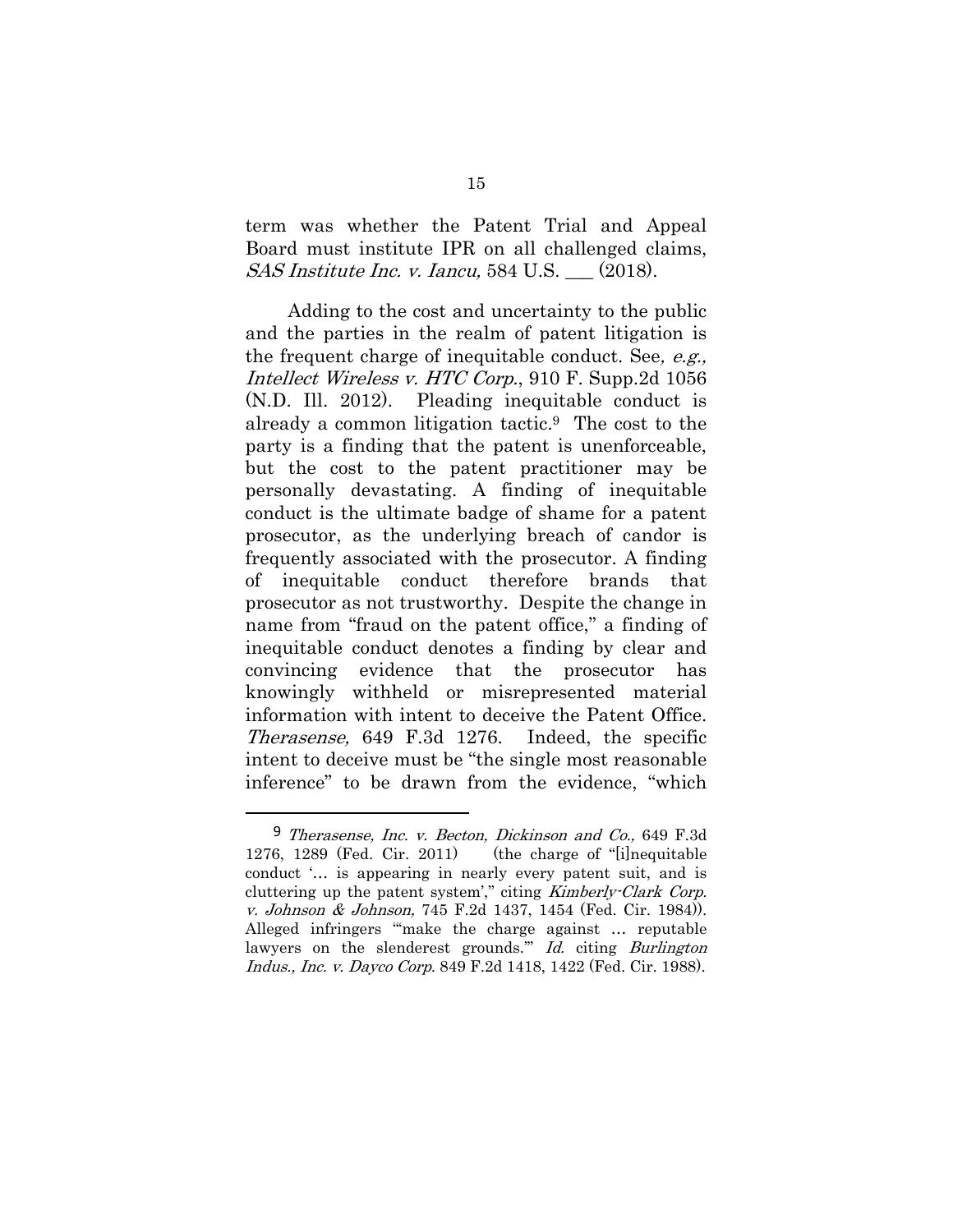'must be sufficient to require a finding of deceitful intent in the light of all the circumstances." (Id. at 1290, citations omitted, emphasis by the court.).

The USPTO Office of Enrollment and Discipline (OED) disciplinary proceedings that inevitably follow may initially result in only warnings, 37 C.F.R. § 11.21, or reprimands, 37 C.F.R. § 11.20, but can include censure, probation, suspension from practice, and even exclusion from practice before the USPTO and disbarment from reciprocal state bars. See id. Imposition of discipline includes publication of the fact of and reasons for the discipline and, unless otherwise ordered, notification to every relevant court and agency. 37 C.F.R. § 11.59. Final orders of discipline read like criminal convictions; see, e.g., https://efoia.uspto.gov/Foia/RetrievePdf?system=OE D&flNm=0755\_DIS\_2014-01-08, and unless otherwise ordered are available to the public. 37 C.F.R. § 11.59. Even an OED request for information "typically triggers anxiety for the practitioner, may interfere with the practitioner's practice, and may cause the practitioner to incur legal expenses in responding … [and] stress, turmoil, and cost." 77 Federal Register No. 3, January 5, 2012, at 458.

Meanwhile, absent personal sanctions by the court in which the litigation is pending, practitioners accused of inequitable conduct have no standing even to represent their own interests in the litigation. See, e.g., Nisus Corp. v. Perma-Chink Systems, Inc., 497 F.3d 1316, 1319 (Fed. Cir. 2007) (practitioner appeal of inequitable conduct decision dismissed and denial of motion to intervene in infringement litigation affirmed). Practitioners are left merely with the hope that in attendant future disciplinary proceedings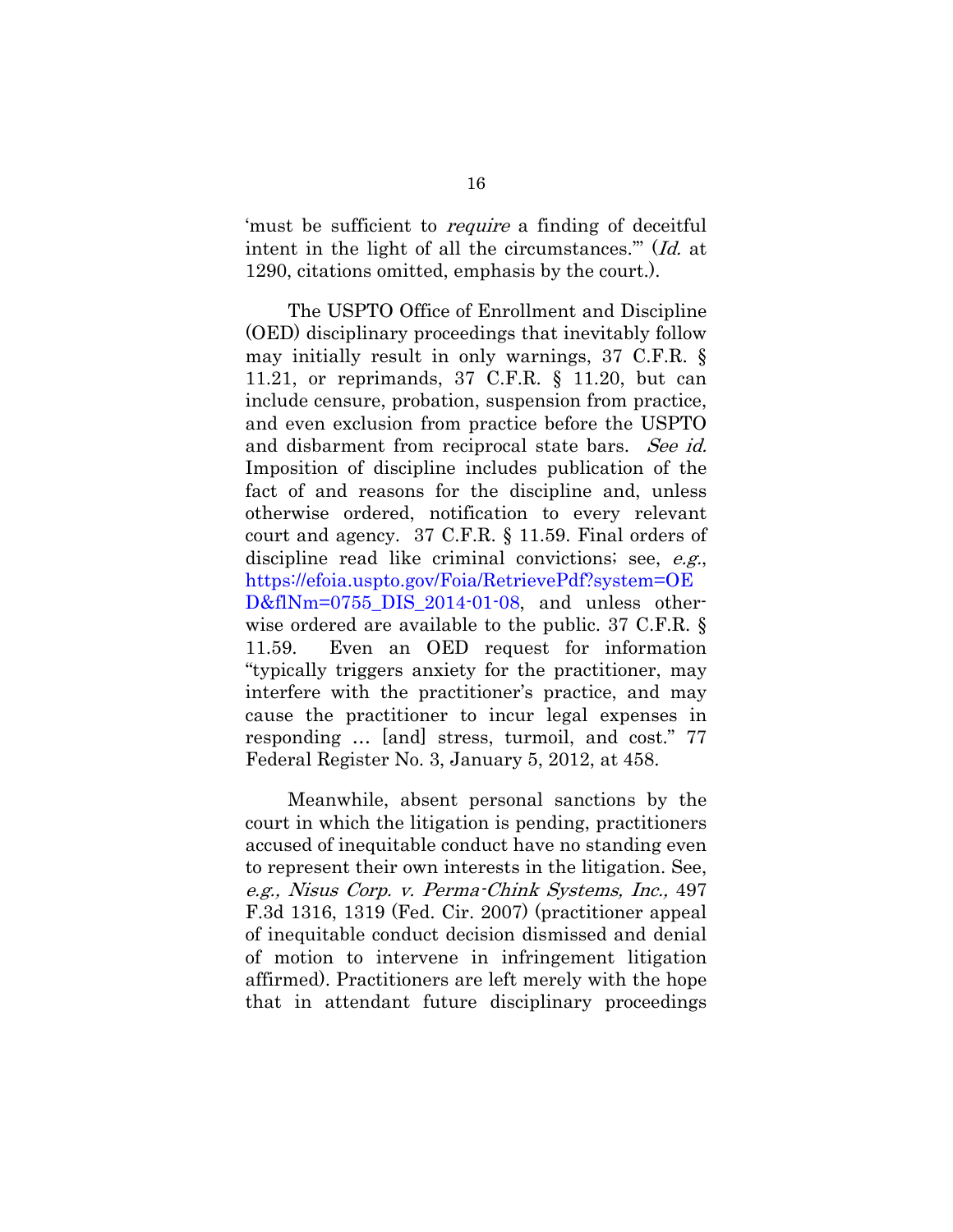"they may be accorded an opportunity to make [a] case before any sanctions were imposed …." Id. at 1322.

But published district court findings of inequitable conduct can take years to reverse on appeal. See Outside the Box Innovations v. Travel Caddy, 695 F.3d 1285, n.1 (Fed. Cir. 2012) (August 3, 2009, ruling of inequitable conduct not reversed until September 21, 2012). Practitioners can lose their clients in the interim, even if later vindicated. Compare id. at 1290 (practitioner "heavily involved" in district court) and *id*, at appearances of counsel (not even present in appeal).

Effectively, sanctioned practitioners can become unemployable. Suspended, excluded, and resigned practitioners may not even work as paralegals or perform other non-lay services for other practitioners without burdensome oversight. That includes direct supervision and assumption of full professional responsibility by other practitioners, direct salaried employment, and prohibitions against speaking or meeting with clients. 37 C.F.R. § 11.58 (e). They may also not meet with any USPTO employee, any person who is to sign any document at the USPTO, or anyone who will be a USPTO witness, either with or without another practitioner present. Id.

If not clarified now, therefore, the Federal Circuit's decision, in much the same way as Rule 11 before the "safe harbor," will doubtless spawn needless ancillary litigation involving charges of inequitable conduct based on litigation tactics. The perceived "benefit" of demonstrating litigation misconduct of the adversary—rendering the patent